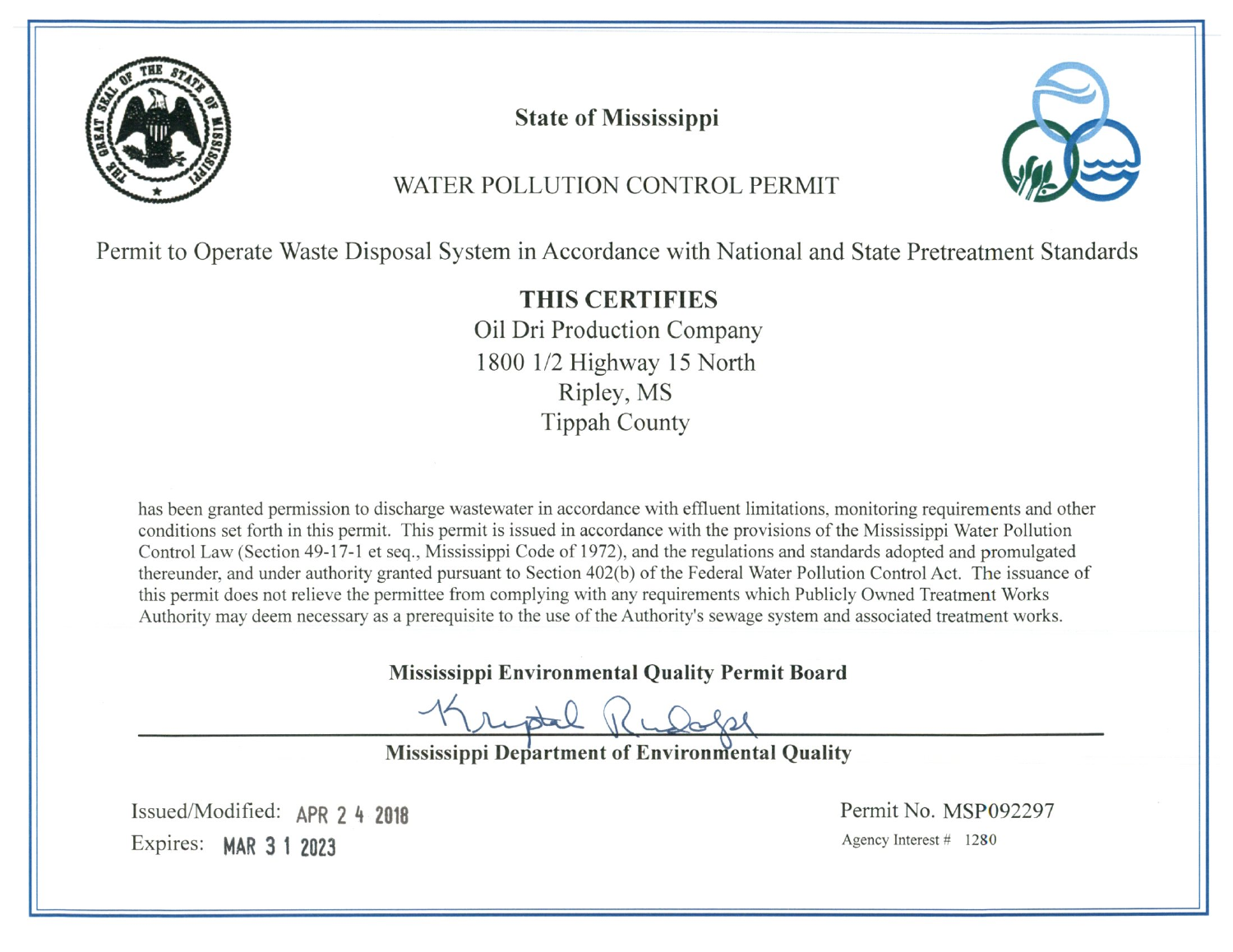# **Table of Contents**

| <b>Other Relevant Documents:</b> |  |
|----------------------------------|--|

Cover Letter, Form 2-P, Drawings, Analytical Testing Report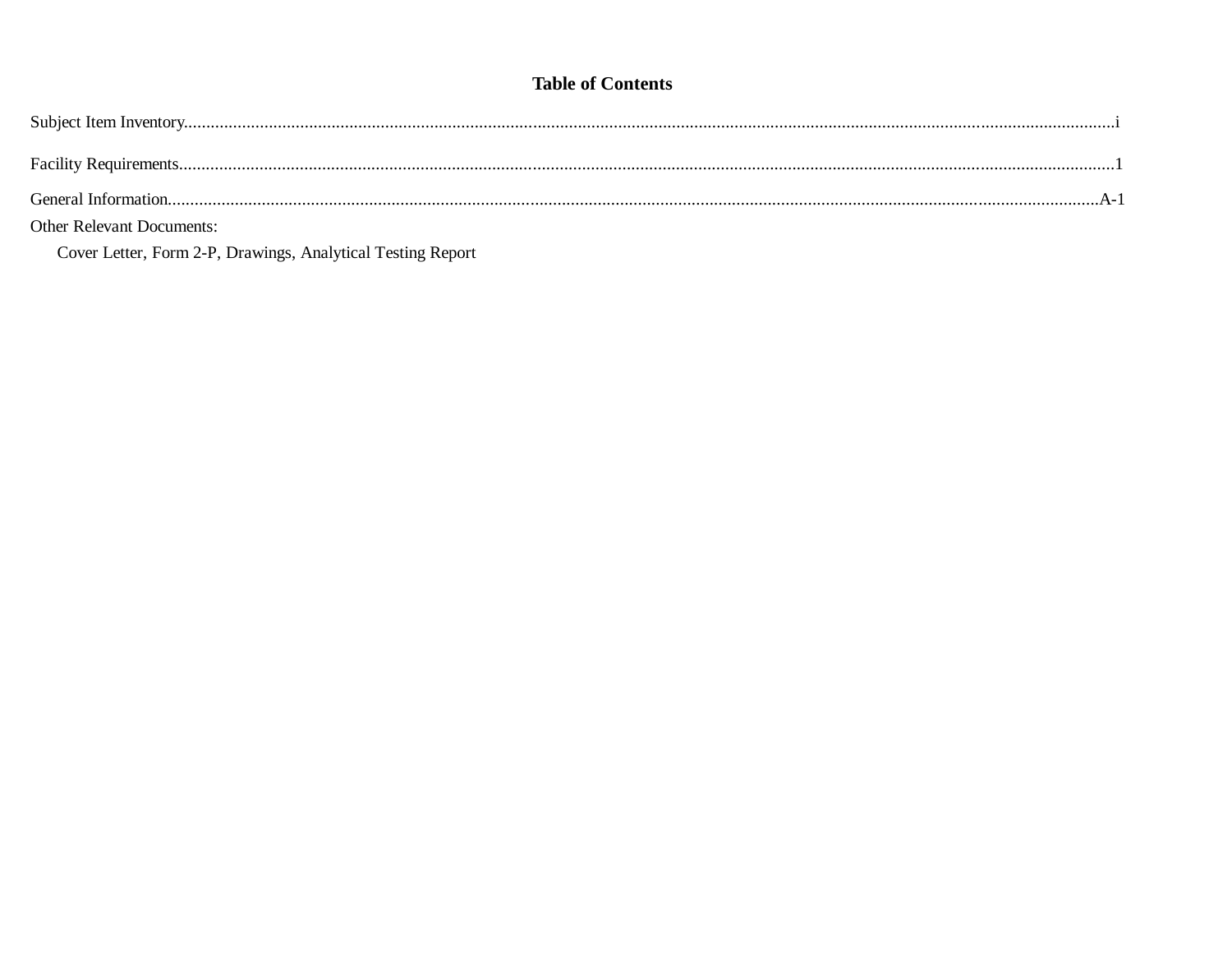Permit Number:MSP092297 Activity ID No.: PER20180001 Oil Dri Production Company Subject Item Inventory

## **Subject Item Inventory:**

| ID                | <i><b>Designation</b></i> | <b>Description</b>                       |
|-------------------|---------------------------|------------------------------------------|
| AI1280            | 1280                      | Clay mining and absorbent manufacturing. |
| RPNT <sub>2</sub> | MSP092297-001             | Outfall 001 (Process Wastewater)         |

#### **Receiving Stream Relationships:**

| <b>Subject Item</b>                    | Relationship                                   | <b>Receiving Stream</b> |                       |
|----------------------------------------|------------------------------------------------|-------------------------|-----------------------|
| RPNT2 Outfall 001 (Process Wastewater) |                                                | Discharges Into         | Ripley POTW MS0020958 |
| <b>KEY</b>                             |                                                |                         |                       |
| $ACT = Activity$                       | $AI = Agency Interest$                         |                         |                       |
| $AREA = Area$                          | $CAFO =$ Concentrated Animal Feeding Operation |                         |                       |
| $CONT = Control$ Device                | $EQPT = Equipment$                             |                         |                       |
| $IA = Insignificant Activity$          | $IMPD = Impoundment$                           |                         |                       |
| $MAFO = Animal Feeding Operation$      | $PCS = PCs$                                    |                         |                       |
| $RPNT = Release Point$                 | $TRMT = Treatment$                             |                         |                       |
| $WDPT = Without$                       |                                                |                         |                       |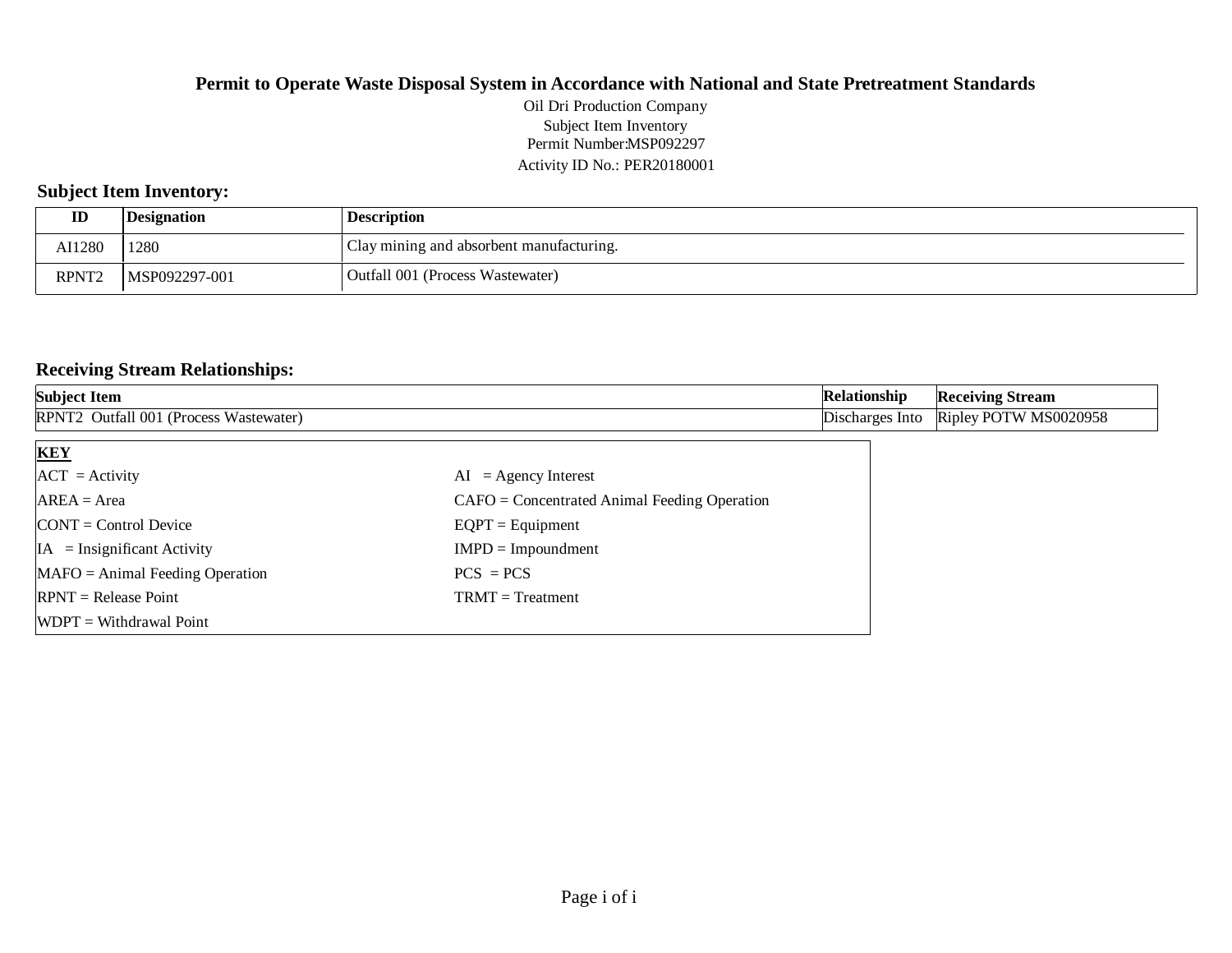## **EFFLUENT LIMITATIONS AND MONITORING REQUIREMENTS**

#### **Outfall 001 (Process Wastewater) Subject Item:**

#### **RPNT0000000002: MSP092297-001**

Such discharges shall be limited and monitored by the permittee as specified below:

|                                                           | <b>Discharge Limitations</b>                   |                                                |                                                     |                                           |                                             |                                      | <b>Monitoring Requirements</b>            |                 |                      |                     |
|-----------------------------------------------------------|------------------------------------------------|------------------------------------------------|-----------------------------------------------------|-------------------------------------------|---------------------------------------------|--------------------------------------|-------------------------------------------|-----------------|----------------------|---------------------|
| <b>Parameter</b>                                          | <b>Quantity</b> /<br>Loading<br><b>Average</b> | <b>Quantity</b> /<br>Loading<br><b>Maximum</b> | <b>Quantity</b> /<br><b>Loading</b><br><b>Units</b> | <b>Quality</b><br>Conc.<br><b>Minimum</b> | <b>Quality</b> /<br>Conc.<br><b>Average</b> | Quality /<br>Conc.<br><b>Maximum</b> | <b>Quality</b> /<br>Conc.<br><b>Units</b> | Frequency       | <b>Sample Type</b>   | <b>Which Months</b> |
| Flow<br><b>Effluent</b>                                   | Report<br>Monthly<br>Average                   | 0.144<br>Daily<br>Maximum                      | Million<br>Gallons per<br>Day                       | ******                                    | $******$                                    | ******                               | ******                                    | Daily           | Totalizer            | Jan-Dec             |
| pH<br><b>Effluent</b>                                     | ******                                         | ******                                         | ******                                              | 6.5<br>Minimum                            | ******                                      | 9.0<br>Maximum                       | <b>SU</b>                                 | Weekly          | <b>Grab Sampling</b> | Jan-Dec             |
| <b>Solids (Total Suspended)</b><br><i><b>Effluent</b></i> | Report<br>Monthly<br>Average                   | Report<br>Daily<br>Maximum                     | pounds per day                                      | ******                                    | Report<br>Monthly<br>Average                | Report<br>Daily<br>Maximum           | mg/L                                      | Twice per Month | <b>Grab Sampling</b> | Jan-Dec             |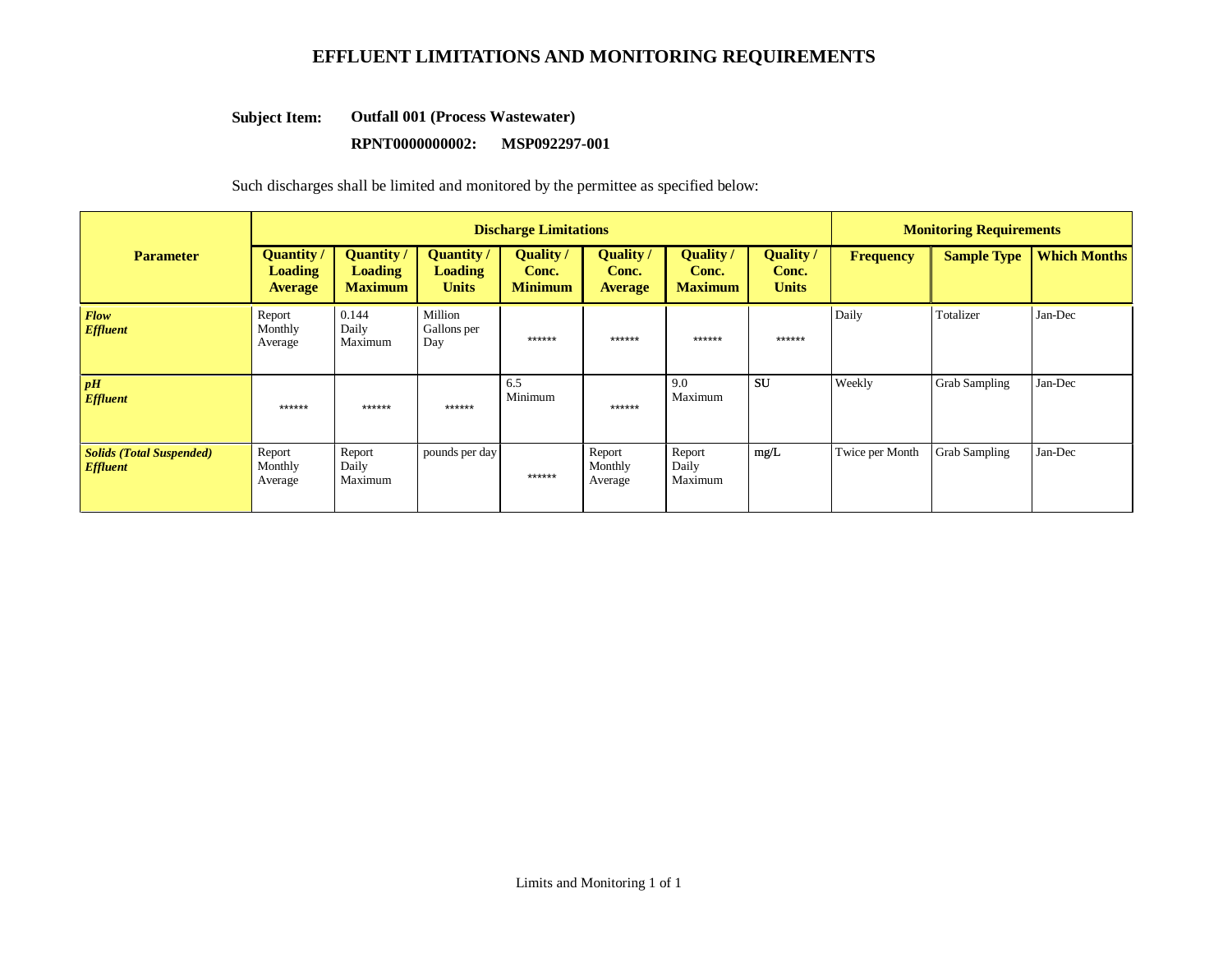Oil Dri Production Company Facility Requirements Permit Number:MSP092297 Activity ID No.: PER20180001

#### **RPNT0000000002 (MSP092297-001) Outfall 001 (Process Wastewater):**

Limitation Requirements:

| Condition |           |                                                                                                                                                                                                                                                                                                                                                                                                                                                                                                                                                                                                                                                                                                                                                                                                                                                                                                                                                                                                                                                                                                                                                                                                                                                                                                                                                                                                                                                                                                                                                                                                                                                                                                                                                                                                                    |
|-----------|-----------|--------------------------------------------------------------------------------------------------------------------------------------------------------------------------------------------------------------------------------------------------------------------------------------------------------------------------------------------------------------------------------------------------------------------------------------------------------------------------------------------------------------------------------------------------------------------------------------------------------------------------------------------------------------------------------------------------------------------------------------------------------------------------------------------------------------------------------------------------------------------------------------------------------------------------------------------------------------------------------------------------------------------------------------------------------------------------------------------------------------------------------------------------------------------------------------------------------------------------------------------------------------------------------------------------------------------------------------------------------------------------------------------------------------------------------------------------------------------------------------------------------------------------------------------------------------------------------------------------------------------------------------------------------------------------------------------------------------------------------------------------------------------------------------------------------------------|
| No.       | Parameter | Condition                                                                                                                                                                                                                                                                                                                                                                                                                                                                                                                                                                                                                                                                                                                                                                                                                                                                                                                                                                                                                                                                                                                                                                                                                                                                                                                                                                                                                                                                                                                                                                                                                                                                                                                                                                                                          |
| $L-1$     |           | Samples taken in compliance with the monitoring requirements specified in this permit shall be taken at the nearest accessible<br>point after final treatment but prior to actual discharge into the POTW collection system or mixing with non-regulated waste<br>streams. [11 Miss. Admin. Code Pt. 6, R.1.1.4.A(28).]                                                                                                                                                                                                                                                                                                                                                                                                                                                                                                                                                                                                                                                                                                                                                                                                                                                                                                                                                                                                                                                                                                                                                                                                                                                                                                                                                                                                                                                                                            |
| $L-2$     |           | <b>General Pretreatment Prohibitions</b>                                                                                                                                                                                                                                                                                                                                                                                                                                                                                                                                                                                                                                                                                                                                                                                                                                                                                                                                                                                                                                                                                                                                                                                                                                                                                                                                                                                                                                                                                                                                                                                                                                                                                                                                                                           |
|           |           | In addition to those pollutants limited in the "Effluent Limitations and Monitoring Requirements" section of this permit, the<br>following pollutants shall not be discharged into the POTW:<br>(1) Pollutants which create a fire or explosion hazard in the POTW, including but not limited to, wastestreams with a closed cup<br>flashpoint of less than 140 degrees Fahrenheit or 60 degrees Centigrade using the test methods specified in 40 CFR 261.21;<br>(2) Pollutants which will cause corrosive structural damage to the POTW, but in no case discharges with pH lower than 5.0,<br>unless the treatment works is specifically designed to accommodate such discharges;<br>(3) Solid or viscous pollutants in amounts which will cause obstruction to the flow in the POTW resulting in interference;<br>(4) Any pollutant, including oxygen demanding pollutants (BOD, etc.) released in a discharge at a flow rate and/or pollutant<br>concentration which will cause interference with the POTW;<br>(5) Heat in amounts which will inhibit biological activity in the POTW resulting in interference, but in no case heat in such<br>quantities that the temperature at the POTW treatment plant exceeds 40 degrees Centigrade (104 degrees Fahrenheit) unless the<br>approval Authority, upon request of the POTW, approves alternate temperature limits;<br>(6) Petroleum oil, nonbiodegradable cutting oil, or products of mineral oil origin in amounts that will cause interference or pass<br>through;<br>(7) Pollutants which result in the presence of toxic gases, vapors, or fumes within the POTW in a quantity that may cause acute<br>worker health and safety problems;<br>(8) Any trucked or hauled pollutants, except at discharge points designated by the POTW. [40 CFR 403.5(b)] |

Page 1 of 20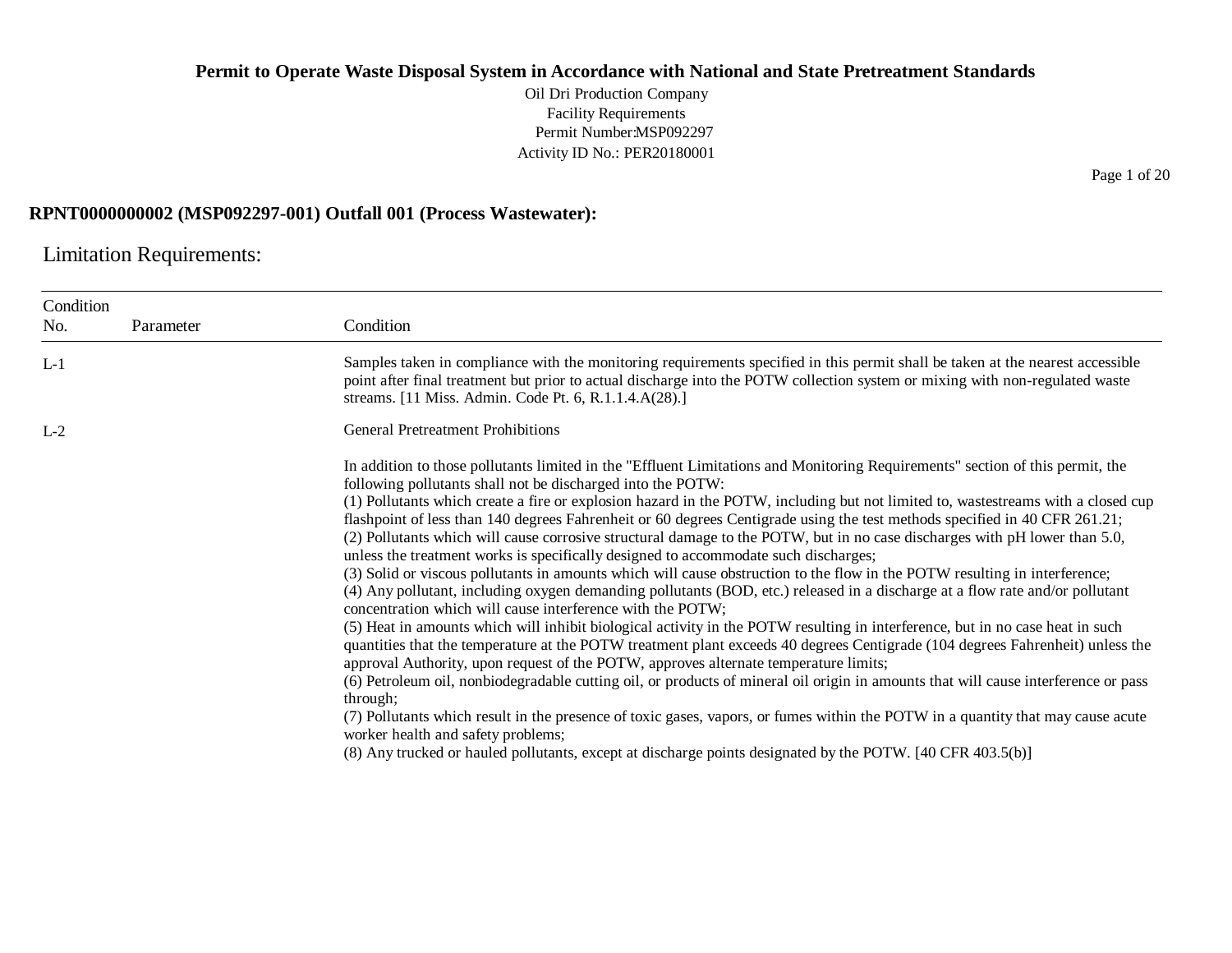Oil Dri Production Company Facility Requirements Permit Number:MSP092297 Activity ID No.: PER20180001

## **RPNT0000000002 (continued):**

Record-Keeping Requirements:

| Condition        |                                                                                                                                                                                                                                                                                                                                                                                                                                                                                                                                                                                                          |
|------------------|----------------------------------------------------------------------------------------------------------------------------------------------------------------------------------------------------------------------------------------------------------------------------------------------------------------------------------------------------------------------------------------------------------------------------------------------------------------------------------------------------------------------------------------------------------------------------------------------------------|
| No.              | Condition                                                                                                                                                                                                                                                                                                                                                                                                                                                                                                                                                                                                |
| $R-1$            | Recording of Results                                                                                                                                                                                                                                                                                                                                                                                                                                                                                                                                                                                     |
|                  | For each measurement or sample taken pursuant to the requirements of this permit, the permittee shall maintain records of all information obtained from such<br>monitoring including:                                                                                                                                                                                                                                                                                                                                                                                                                    |
|                  | (1) The exact place, date, and time of sampling;<br>(2) The dates the analyses were performed;<br>(3) The person(s) who performed the analyses;<br>(4) The analytical techniques, procedures or methods used; and                                                                                                                                                                                                                                                                                                                                                                                        |
|                  | (5) The results of all required analyses. [11 Miss. Admin. Code Pt. 6, R. 1.1.4.A(29)(a).]                                                                                                                                                                                                                                                                                                                                                                                                                                                                                                               |
|                  | Submittal/Action Requirements:                                                                                                                                                                                                                                                                                                                                                                                                                                                                                                                                                                           |
| Condition<br>No. | Condition                                                                                                                                                                                                                                                                                                                                                                                                                                                                                                                                                                                                |
| $S-1$            | <b>Oral Notification Requirements</b>                                                                                                                                                                                                                                                                                                                                                                                                                                                                                                                                                                    |
|                  | The permittee shall notify the Mississippi Environmental Quality Permit Board and the POTW orally immediately upon becoming aware of the following:<br>(1) A spill which would result in a discharge to the POTW or to State waters;<br>(2) Any unanticipated bypass which exceeds any effluent limitation in the permit.<br>(3) Any upset which exceeds any effluent limitation in the permit.<br>(4) Violation of a maximum daily discharge limitation for any of the pollutants listed by the Permit Board in the permit to be reported within 24 hours. [11 Miss.<br>Admin. Code Pt. 6, R. 1.1.4.M.] |

Page 2 of 20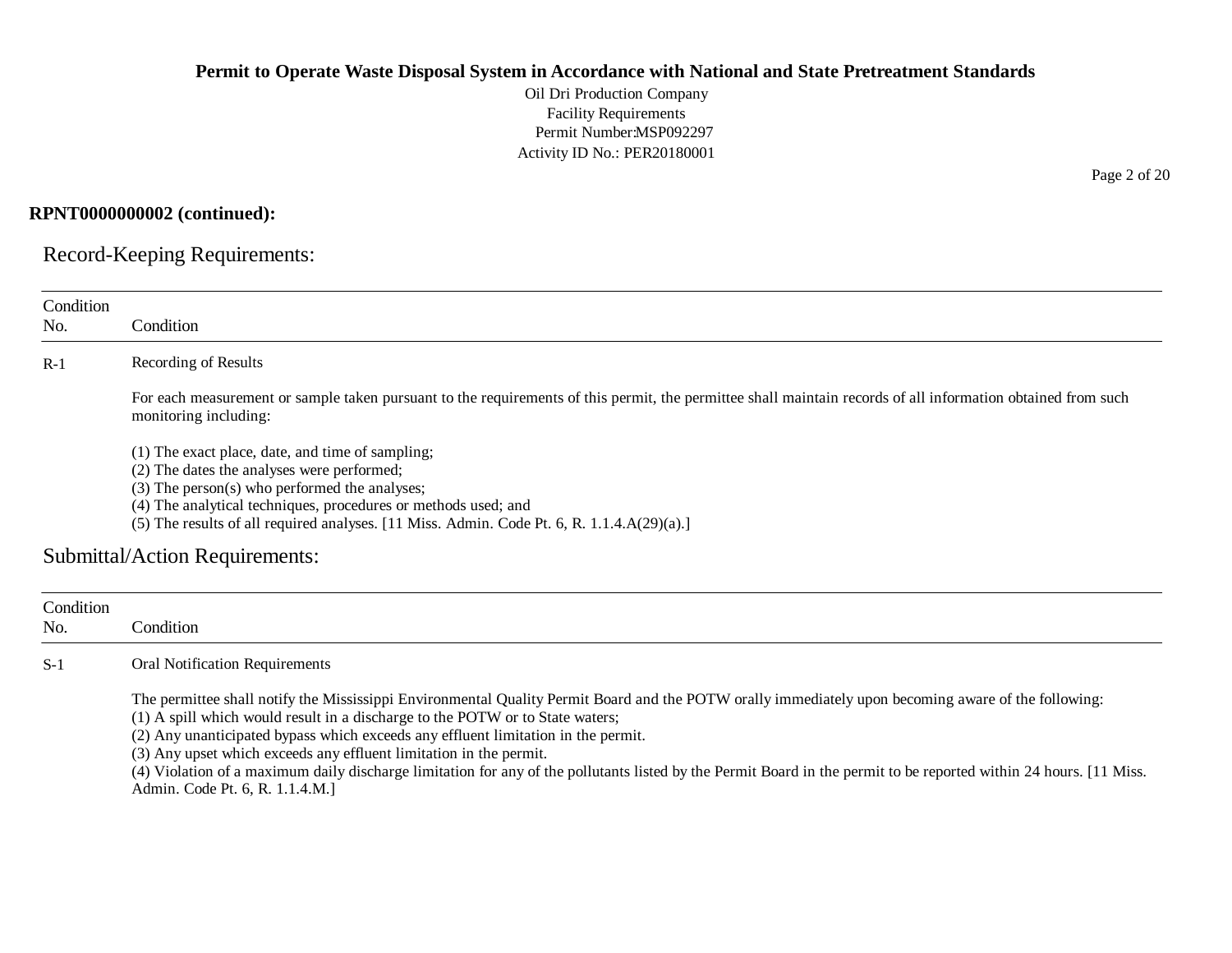Oil Dri Production Company Facility Requirements Permit Number:MSP092297 Activity ID No.: PER20180001

#### **RPNT0000000002 (continued):**

Submittal/Action Requirements:

| Condition<br>No. | Condition                                                                                                                                                                                                                                                                                                                                                                                                                                                                                                                                                                                                                                                                                                           |  |  |  |  |
|------------------|---------------------------------------------------------------------------------------------------------------------------------------------------------------------------------------------------------------------------------------------------------------------------------------------------------------------------------------------------------------------------------------------------------------------------------------------------------------------------------------------------------------------------------------------------------------------------------------------------------------------------------------------------------------------------------------------------------------------|--|--|--|--|
| $S-2$            | Reporting                                                                                                                                                                                                                                                                                                                                                                                                                                                                                                                                                                                                                                                                                                           |  |  |  |  |
|                  | Monitoring results obtained during the previous reporting period shall be summarized and reported on a Discharge Monitoring Report Form (EPA No. 3320-1)<br>POSTMARKED NO LATER THAN THE 28TH DAY OF THE MONTH FOLLOWING THE COMPLETED REPORTING PERIOD. Copies of these, and all<br>other reports required herein, shall be signed in accordance with 11 Miss. Admin. Code Pt. 6, R.1.1.2.C. & R.1.1.2.E. of the Mississippi Wastewater Permit<br>Regulations, and shall be submitted to the Mississippi Environmental Quality Permit Board at the following address:                                                                                                                                              |  |  |  |  |
|                  | Mississippi Department of Environmental Quality<br>Office of Pollution Control<br>P.O. Box 2261<br>Jackson, Mississippi 39225. [11 Miss. Admin. Code Pt. 6, R.1.1.4.A(15)(c)(1).]                                                                                                                                                                                                                                                                                                                                                                                                                                                                                                                                   |  |  |  |  |
| $S-3$            | Noncompliance Notification - Twenty-Four Hour Reporting                                                                                                                                                                                                                                                                                                                                                                                                                                                                                                                                                                                                                                                             |  |  |  |  |
|                  | (1) The permittee shall report any noncompliance which may endanger health or the environment. Any information shall be provided orally within 24 hours<br>from the time the permittee becomes aware of the circumstances. A written submission shall also be provided within 5 days of the time the permittee becomes<br>aware of the circumstances. The written submission shall contain a description of the noncompliance and its cause; the period of noncompliance, including exact<br>dates and times, and if the noncompliance has not been corrected, the anticipated time it is expected to continue; and steps taken or planned to reduce, eliminate,<br>and/or prevent recurrence of the noncompliance. |  |  |  |  |
|                  | (2) The following shall be included as information which must be reported within 24 hours under this paragraph.<br>(i) Any unanticipated bypass which exceeds any effluent limitation in the permit.<br>(ii) Any upset which exceeds any effluent limitation in the permit.<br>(iii) Violation of a maximum daily discharge limitation for any of the pollutants listed by the Permit Board in the permit to be reported within 24 hours.<br>(iv) The Executive Director may waive the written report on a case-by-case basis for reports under paragraph (1) of this section if the oral report has been received<br>within 24 hours. [11 Miss. Admin. Code Pt. 6, R. 1.1.4.A(29)(e).]                             |  |  |  |  |

Page 3 of 20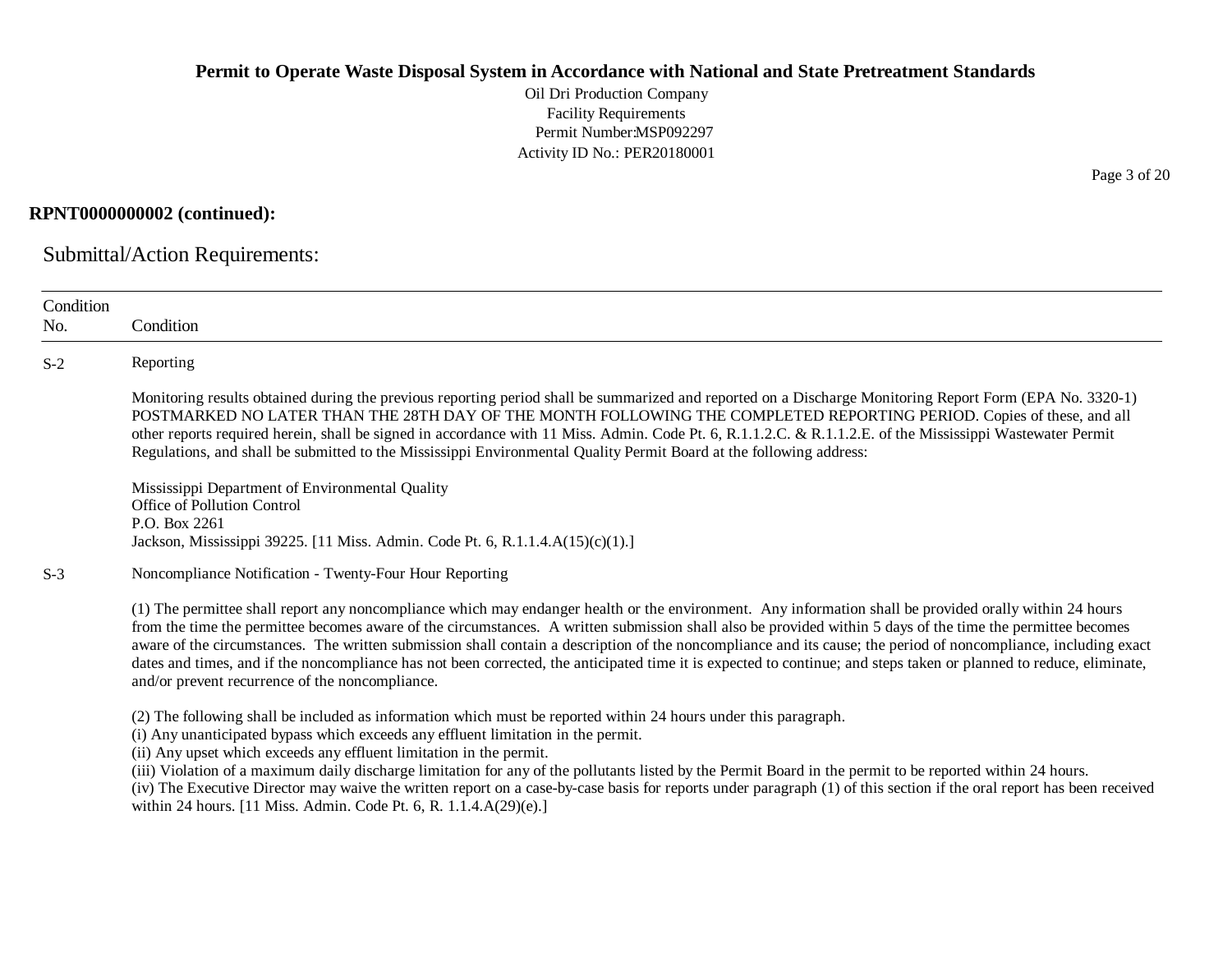Oil Dri Production Company Facility Requirements Permit Number:MSP092297 Activity ID No.: PER20180001

### **RPNT0000000002 (continued):**

Submittal/Action Requirements:

| Condition |                                                                                                                                                                                                                                                                                                                                                                                                                                                                       |
|-----------|-----------------------------------------------------------------------------------------------------------------------------------------------------------------------------------------------------------------------------------------------------------------------------------------------------------------------------------------------------------------------------------------------------------------------------------------------------------------------|
| No.       | Condition                                                                                                                                                                                                                                                                                                                                                                                                                                                             |
| $S-4$     | Noncompliance Notification - Other Noncompliance                                                                                                                                                                                                                                                                                                                                                                                                                      |
|           | The permittee shall report all instances of noncompliance not reported under the oral notification requirements or reporting requirements of this permit, at the<br>time monitoring reports are submitted or within 30 days from the end of the month in which the noncompliance occurs. The reports shall contain the same<br>information as is required under the reporting requirements contained in this permit. [11 Miss. Admin. Code Pt. 6, R. 1.1.4.A(29)(f).] |
| $S-5$     | Noncompliance Notification - Other Information                                                                                                                                                                                                                                                                                                                                                                                                                        |
|           | Where the permittee becomes aware that it failed to submit any relevant facts in a permit application, or submitted incorrect information in a permit application<br>or in any report to the Permit Board, it shall promptly submit such facts or information. [11 Miss. Admin. Code Pt. 6, R. 1.1.4.A(29)(g).]                                                                                                                                                       |
| $S-6$     | <b>Expiration of Permit</b>                                                                                                                                                                                                                                                                                                                                                                                                                                           |
|           | At least 180 days prior to the expiration date of this permit pursuant to the State law and regulation, the permittee who wishes to continue to operate under this<br>permit shall submit an application to the Permit Board for reissuance. The Permit Board may grant permission to submit an application later than this, but no<br>later than the expiration date of the permit. [11 Miss. Admin. Code Pt. 6, R. 1.1.5.B(1).]                                     |
| $S-7$     | The permittee shall complete a Form 2P application containing one sample for all pollutants necessary for the application to be deemed complete and submit the<br>Form 2P to the Permit Board no later than 180 days following commencement of the actual effluent discharge. Based upon the results of the analyses, the permit<br>may be reopened to reflect this data. [11 Miss. Admin. Code Pt. 6, R. 1.1.1.B(1).]                                                |
| $S-8$     | The Permittee shall submit analytical results on a monthly Discharge Monitoring Report (DMR): Due monthly, by the 28th of the subsequent month. [11 Miss.<br>Admin. Code Pt. 6, R. 1.1.4.A(15)(c).]                                                                                                                                                                                                                                                                   |

Page 4 of 20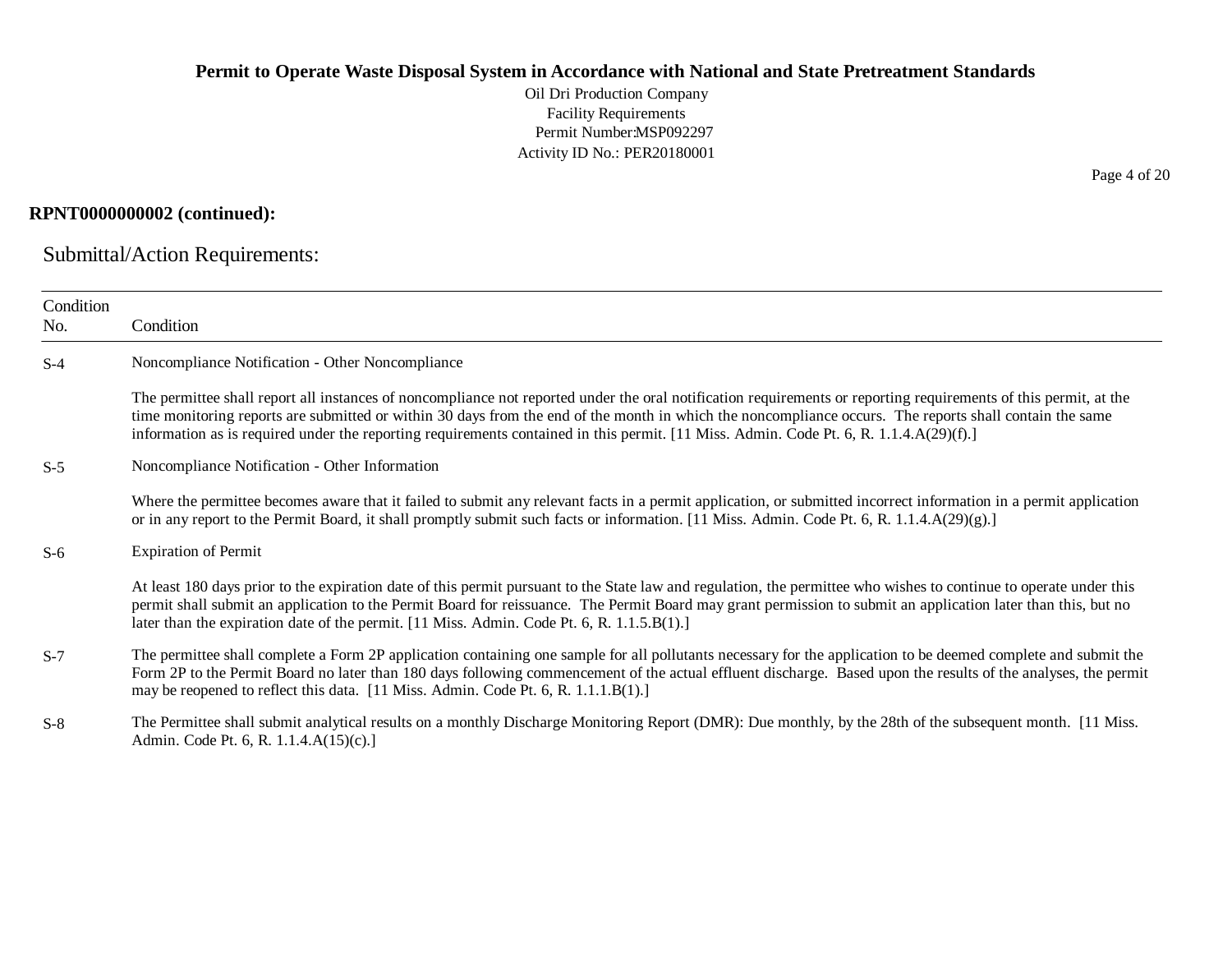Oil Dri Production Company Facility Requirements Permit Number:MSP092297 Activity ID No.: PER20180001

#### **RPNT0000000002 (continued):**

Narrative Requirements:

#### **Definitions:**

| Condition<br>No. | Condition                                                                                                                                                                                                                                                                                                                                                                                                                                                                                                                                                                                   |
|------------------|---------------------------------------------------------------------------------------------------------------------------------------------------------------------------------------------------------------------------------------------------------------------------------------------------------------------------------------------------------------------------------------------------------------------------------------------------------------------------------------------------------------------------------------------------------------------------------------------|
| $T-1$            | Definitions: General                                                                                                                                                                                                                                                                                                                                                                                                                                                                                                                                                                        |
|                  | The permittee shall refer to 11 Miss. Admin. Code Pt. 6, R.1.1.1.A. for definitions of any permit term not specified in this permit. [11 Miss. Admin. Code Pt. 6,<br>R. 1.1.1.A.]                                                                                                                                                                                                                                                                                                                                                                                                           |
| $T-2$            | Definitions: Monthly Average                                                                                                                                                                                                                                                                                                                                                                                                                                                                                                                                                                |
|                  | "Monthly Average" means the average of "daily discharges" over a calendar month, calculated as the sum of all "daily discharges" measured during a calendar<br>month divided by the number of "daily discharges" measured during the month. The monthly average for E coli bacteria is the geometric mean of "daily<br>discharges" measured during the calendar month. In computing the geometric mean for E coli bacteria, the value one (1) shall be substituted for sample results of<br>zero. [11 Miss. Admin. Code Pt. 6, R. 1.1.1.A(44).]                                             |
| $T-3$            | Definitions: Daily Discharge                                                                                                                                                                                                                                                                                                                                                                                                                                                                                                                                                                |
|                  | "Daily discharge" means the "discharge of a pollutant" measured during a calendar day or any 24-hour period that reasonably represents the calendar day for<br>purposes of sampling. For pollutants with limitations expressed in units of mass, the "daily discharge" is calculated as the total mass of the pollutant discharged<br>over the day. For pollutants with limitations expressed in other units of measurements, the "daily average" is calculated as the average measurement of the<br>discharge of the pollutant over the day. [11 Miss. Admin. Code Pt. 6, R. 1.1.1.A(15).] |
| $T-4$            | Definitions: Daily Maximum                                                                                                                                                                                                                                                                                                                                                                                                                                                                                                                                                                  |
|                  | "Daily maximum" means the highest "daily discharge" over a calendar month. [11 Miss. Admin. Code Pt. 6, R. 1.1.1.A(16).]                                                                                                                                                                                                                                                                                                                                                                                                                                                                    |
| $T-5$            | <b>Definitions: Toxic Pollutants</b>                                                                                                                                                                                                                                                                                                                                                                                                                                                                                                                                                        |
|                  | "Toxic pollutants" means any pollutant listed as toxic under Section $307(a)(1)$ or, in the case of "sludge use or disposal practices", any pollutant identified in<br>regulations implementing Section 405(d) of the Clean Water Act. [11 Miss. Admin. code Pt.6, R. 1.1.1.A(71).]                                                                                                                                                                                                                                                                                                         |

Page 5 of 20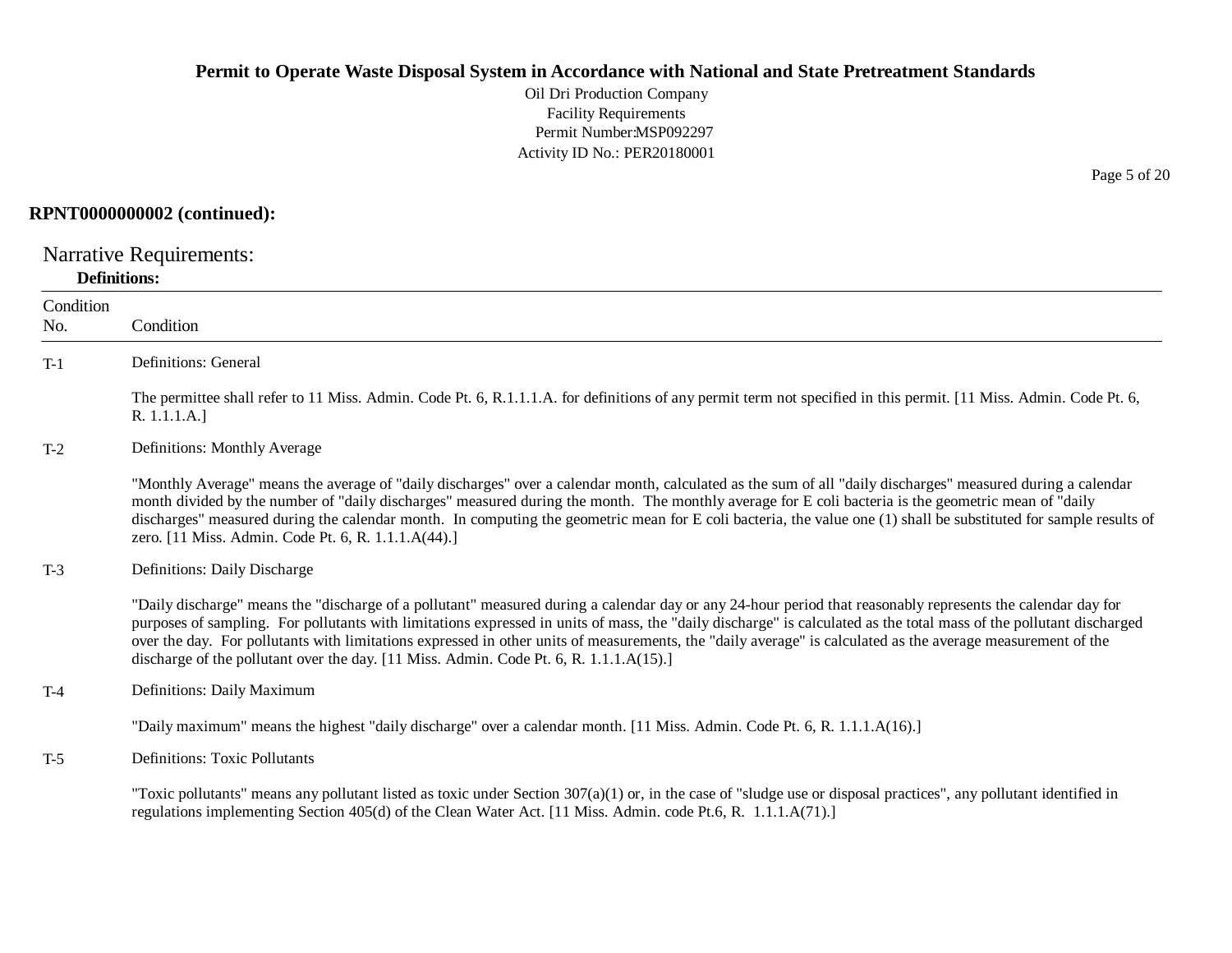Oil Dri Production Company Facility Requirements Permit Number:MSP092297 Activity ID No.: PER20180001

#### **RPNT0000000002 (continued):**

Narrative Requirements:

#### **Definitions:**

**Condition** No. Condition T-6 Definitions: Hazardous Substances "Hazardous substances" are defined in 40 CFR 116.4 T-7 Definitions: Quarterly Average "Quarterly Average" means the average of "daily discharges" over a three month period, calculated as the sum of all "daily discharges" measured during the quarter divided by the number of "daily discharges" measured during the quarter. The quarterly average for E coli bacteria is the geometric mean of "daily discharges" measured during the quarter. In computing the geometric mean for E coli bacteria, the value one (1) shall be substituted for sample results of zero. [11 Miss. Admin. Code Pt. 6, R. 1.1.1.A(61).] T-8 Definitions: Quarterly Maximum "Quarterly Maximum" means the highest "daily discharge" measured over a three-month period. [11 Miss. Admin. Code Pt. 6, R. 1.1.1.A(62).] T-9 Definitions: Yearly Average "Yearly Average" means the average of "daily discharges" over a calendar year, calculated as the sum of all "daily discharges" measured during the calendar year divided by the number of "daily discharges" measured during the calendar year. The yearly average for E coli bacteria is the geometric mean of "daily discharges" during the calendar year. In computing the geometric mean for E coli bacteria, the value one (1) shall be substituted for sample results of zero. [11] Miss. Admin. Code Pt. 6, R. 1.1.1.A(87).] T-10 Definitions: Yearly Maximum "Yearly Maximum" means the highest "daily discharge" measured over a calendar year. [11 Miss. Admin. Code Pt. 6, R. 1.1.4.A(88).] T-11 Definitions:"Submitted" means the document is postmarked on or before the applicable deadline, except as otherwise specified. 11 Miss. Admin. Code Pt. 6, R. 1.1.1.A(67)

Page 6 of 20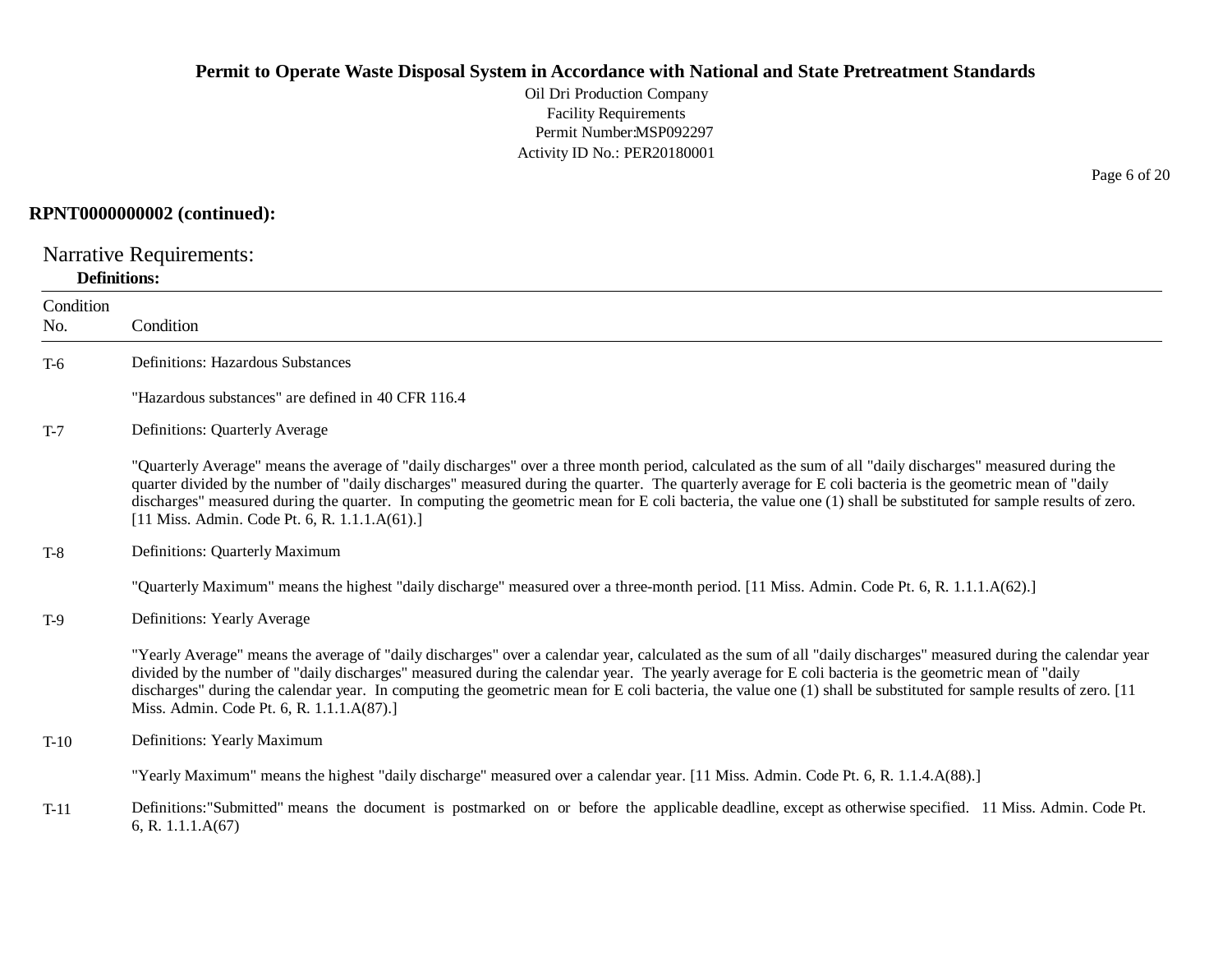Oil Dri Production Company Facility Requirements Permit Number:MSP092297 Activity ID No.: PER20180001

### **RPNT0000000002 (continued):**

Narrative Requirements:

| Condition<br>No. | Condition                                                                                                                                                                                                                                                                                                                                                                                                                                                                                                                                                                                                                                                                                                                                                                                                                                                                                                                                                                                                                                                                                                |
|------------------|----------------------------------------------------------------------------------------------------------------------------------------------------------------------------------------------------------------------------------------------------------------------------------------------------------------------------------------------------------------------------------------------------------------------------------------------------------------------------------------------------------------------------------------------------------------------------------------------------------------------------------------------------------------------------------------------------------------------------------------------------------------------------------------------------------------------------------------------------------------------------------------------------------------------------------------------------------------------------------------------------------------------------------------------------------------------------------------------------------|
| $T-12$           | The issuance of this permit does not relieve the permittee from complying with any requirements which the Publicly Owned Treatment Works (POTW) Authority<br>may deem necessary as a prerequisite to the use of the Authority's sewage system and associated treatment works. [11 Miss. Admin. Code Pt. 6, R. 1.1.4.M.]                                                                                                                                                                                                                                                                                                                                                                                                                                                                                                                                                                                                                                                                                                                                                                                  |
| $T-13$           | The permittee shall achieve compliance with the effluent limitations specified for discharge in accordance with the following schedule: Upon Permit Issuance. [11]<br>Miss. Admin. Code Pt. 6, R. 1.1.4.A(9).]                                                                                                                                                                                                                                                                                                                                                                                                                                                                                                                                                                                                                                                                                                                                                                                                                                                                                           |
| $T-14$           | Within 14 days after either an interim or final date of compliance specified by this permit, the permittee shall provide the Permit Board with written notice of his<br>compliance or noncompliance with the requirements or conditions specified to be completed by that date. [11 Miss. Admin. Code Pt. 6, R. 1.1.4.A(10).]                                                                                                                                                                                                                                                                                                                                                                                                                                                                                                                                                                                                                                                                                                                                                                            |
| $T-15$           | No Discharge of Wastewater to Surface Water                                                                                                                                                                                                                                                                                                                                                                                                                                                                                                                                                                                                                                                                                                                                                                                                                                                                                                                                                                                                                                                              |
|                  | The discharge of any wastewater from this facility to the waters of the State of Mississippi shall constitute a violation of this permit, except as provided in the<br>Bypassing and Upset conditions of this permit, or as authorized under separate permit pursuant to Section 402 of the Federal Water Pollution Control Act. [11]<br>Miss. Admin. Code Pt. 6, R. 1.1.1.B.]                                                                                                                                                                                                                                                                                                                                                                                                                                                                                                                                                                                                                                                                                                                           |
| $T-16$           | <b>Facilities Operation</b>                                                                                                                                                                                                                                                                                                                                                                                                                                                                                                                                                                                                                                                                                                                                                                                                                                                                                                                                                                                                                                                                              |
|                  | The permittee shall at all times properly operate, maintain, and when necessary, promptly replace all facilities and systems of collection, treatment and control<br>(and related appurtenances) which are installed or used by the permittee to achieve compliance with the conditions of this permit. Proper operation and<br>maintenance includes adequate laboratory controls and appropriate quality assurance procedures. Proper replacement includes maintaining an adequate inventory<br>of replacement equipment and parts for prompt replacement when necessary to maintain continuous collection and treatment of wastewater. This provision<br>requires the operation of back-up or auxiliary facilities or similar systems which are installed by a permittee only when the operation is necessary to achieve<br>compliance with the conditions of the permit. The Permit Board may require regular reporting of internal operational and maintenance parameters where<br>necessary to confirm proper operation of a waste treatment system. [11 Miss. Admin. Code Pt. 6, R. 1.1.4.A.(18).] |
| $T-17$           | Representative Sampling                                                                                                                                                                                                                                                                                                                                                                                                                                                                                                                                                                                                                                                                                                                                                                                                                                                                                                                                                                                                                                                                                  |
|                  | Samples and measurements taken as required herein shall be representative of the volume and nature of the monitored wastewater. [11 Miss. Admin. Code Pt. 6,<br>R. $1.1.4.A(28)(e).$                                                                                                                                                                                                                                                                                                                                                                                                                                                                                                                                                                                                                                                                                                                                                                                                                                                                                                                     |

Page 7 of 20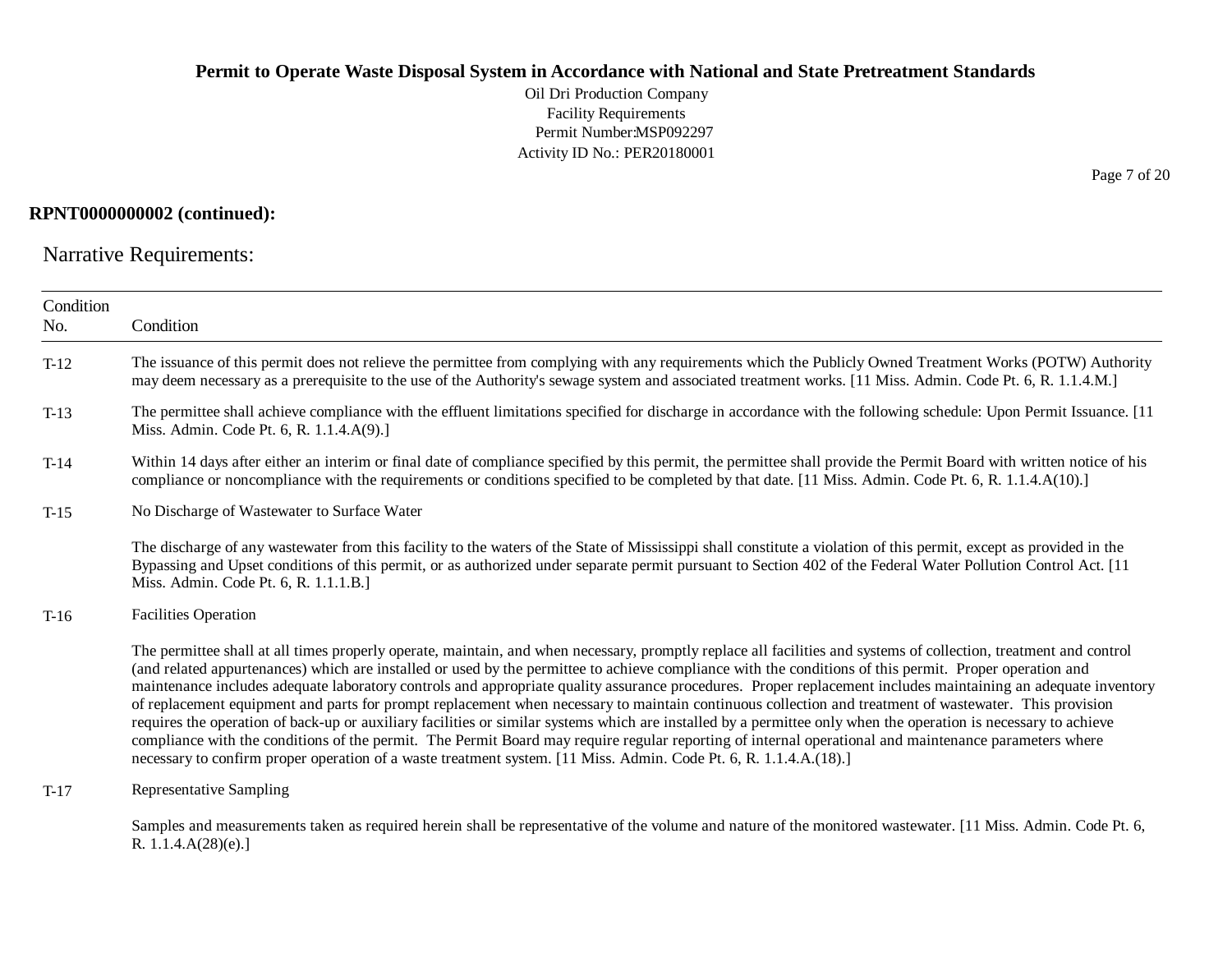Oil Dri Production Company Facility Requirements Permit Number:MSP092297 Activity ID No.: PER20180001

### **RPNT0000000002 (continued):**

Narrative Requirements:

| Condition<br>No. | Condition                                                                                                                                                                                                                                                                                                                                                                                                                                                                                                                                                                                                                                                                                                                                                                                                                                                                                                                                                                      |
|------------------|--------------------------------------------------------------------------------------------------------------------------------------------------------------------------------------------------------------------------------------------------------------------------------------------------------------------------------------------------------------------------------------------------------------------------------------------------------------------------------------------------------------------------------------------------------------------------------------------------------------------------------------------------------------------------------------------------------------------------------------------------------------------------------------------------------------------------------------------------------------------------------------------------------------------------------------------------------------------------------|
| $T-18$           | Reporting                                                                                                                                                                                                                                                                                                                                                                                                                                                                                                                                                                                                                                                                                                                                                                                                                                                                                                                                                                      |
|                  | If the results for a given sample analysis are such that any parameter (other than E coli) is not detected at or above the minimum level for the test method used, a<br>value of zero will be used for that sample in calculating an arithmetic mean value for the parameter. If the resulting calculated arithmetic mean value for that<br>reporting period is zero, the permittee shall report "NODI = B" on the DMR. For E coli, a value of 1.0 shall be used in calculating the geometric mean. If the<br>resulting E coli mean value is 1.0, the permittee shall report "NODI = B" on the DMR. For each quantitative sample value that is not detectable, the test method<br>used and the minimum level for that method for that parameter shall be attached to and submitted with the DMR. The permittee shall then be considered in<br>compliance with the appropriate effluent limitation and/or reporting requirement. [11 Miss. Admin. Code Pt. 6, Ch. 1., Subch. 2] |
| $T-19$           | Reporting                                                                                                                                                                                                                                                                                                                                                                                                                                                                                                                                                                                                                                                                                                                                                                                                                                                                                                                                                                      |
|                  | If the permittee monitors any pollutant as prescribed in the permit more frequently than required by the permit using test procedures approved under 40 CFR Part<br>136 or, in the case of sludge use or disposal, approved under 40 CFR Part 136 unless otherwise specified in 40 CFR Part 503, or as specified in the permit, the<br>results of this monitoring shall be included in the calculation and reporting of the data submitted in the DMR or sludge reporting form specified by the Permit<br>Board. [11 Miss. Admin. Code Pt. 6, R. 1.1.4.A(15)(c)(2).]                                                                                                                                                                                                                                                                                                                                                                                                           |
| $T-20$           | Reporting                                                                                                                                                                                                                                                                                                                                                                                                                                                                                                                                                                                                                                                                                                                                                                                                                                                                                                                                                                      |
|                  | Calculations for all limitations which require averaging of measurements shall utilize an arithmetic mean unless otherwise specified by the Permit Board in the<br>permit. [11 Miss. Admin. Code Pt. 6, R. 1.1.4.A(15)(c)(3).]                                                                                                                                                                                                                                                                                                                                                                                                                                                                                                                                                                                                                                                                                                                                                 |
| $T-21$           | <b>Test Procedures</b>                                                                                                                                                                                                                                                                                                                                                                                                                                                                                                                                                                                                                                                                                                                                                                                                                                                                                                                                                         |
|                  | Test procedures for the analysis of pollutants shall include those set forth in 40 CFR 136 or alternative procedures approved and/or promulgated by EPA. [11]<br>Miss. Admin. Code Pt. 6, R. 1.1.4.A(30).]                                                                                                                                                                                                                                                                                                                                                                                                                                                                                                                                                                                                                                                                                                                                                                     |

Page 8 of 20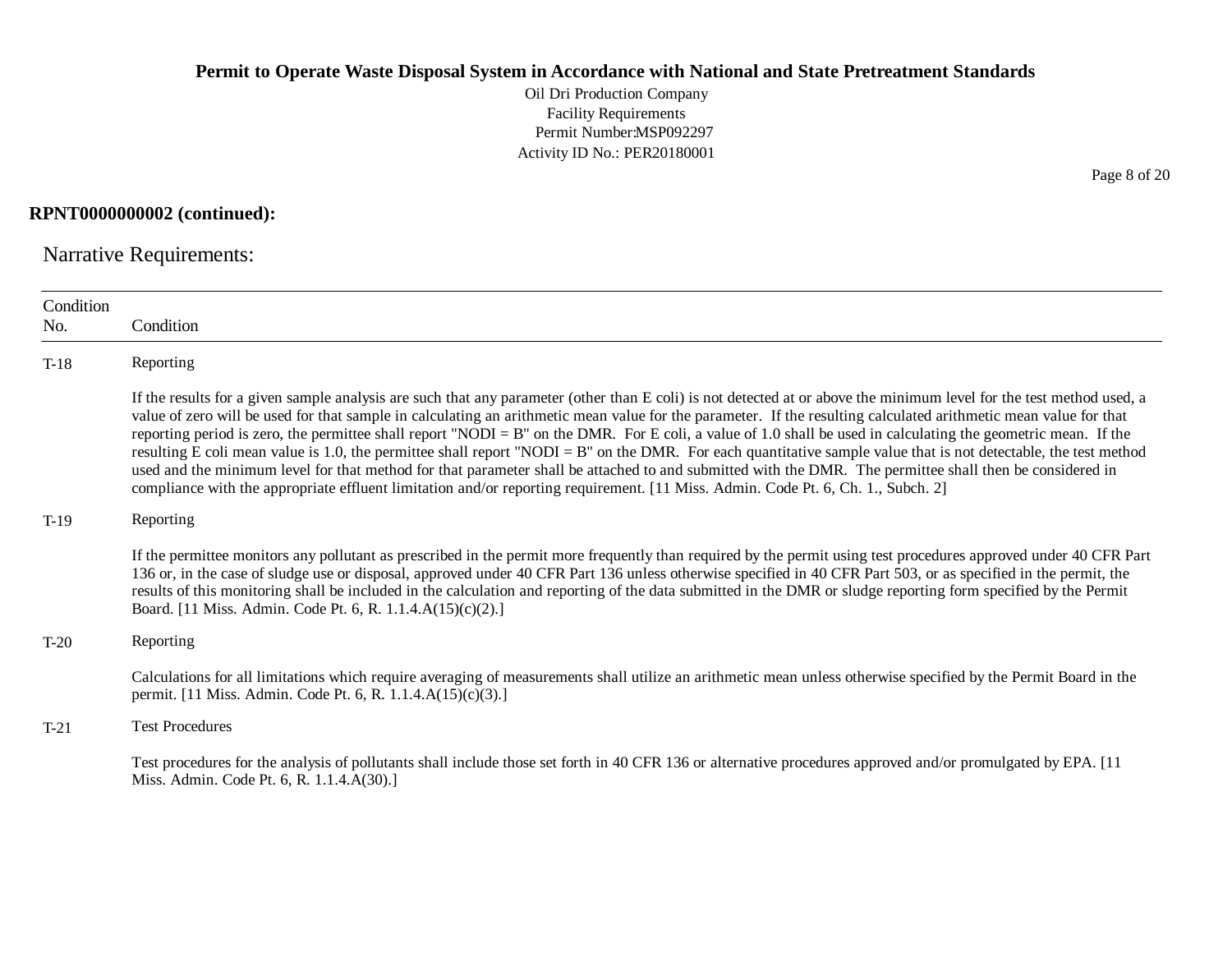Oil Dri Production Company Facility Requirements Permit Number:MSP092297 Activity ID No.: PER20180001

### **RPNT0000000002 (continued):**

Narrative Requirements:

| Condition<br>No. | Condition                                                                                                                                                                                                                                                                                                                                                                                                                                                                                                                                                                                                                                        |
|------------------|--------------------------------------------------------------------------------------------------------------------------------------------------------------------------------------------------------------------------------------------------------------------------------------------------------------------------------------------------------------------------------------------------------------------------------------------------------------------------------------------------------------------------------------------------------------------------------------------------------------------------------------------------|
| $T-22$           | Records Retention                                                                                                                                                                                                                                                                                                                                                                                                                                                                                                                                                                                                                                |
|                  | All records and results of monitoring activities required by this permit, including calibration and maintenance records, shall be retained by the permittee for a<br>minimum of three (3) years, unless otherwise required or extended by the Permit Board, copies of which shall be furnished to the Department upon request. [11]<br>Miss. Admin. Code Pt. 6, R. 1.1.4.A(29)(a).]                                                                                                                                                                                                                                                              |
| $T-23$           | <b>Falsifying Reports</b>                                                                                                                                                                                                                                                                                                                                                                                                                                                                                                                                                                                                                        |
|                  | Any permittee who falsifies, tampers with, or knowingly renders inaccurate any monitoring device or method required by the Permit Board to be maintained as a<br>condition in a permit, or who alters or falsifies the results obtained by such devices or methods and/or any written report required by or in response to a permit<br>condition, shall be deemed to have violated a permit condition and shall be subject to the penalties provided for a violation of a permit condition pursuant to<br>Section 49-17-43 of the Code. [11 Miss. Admin. code Pt. 6, R. 1.1.4.A(29)(d).]                                                         |
| $T-24$           | Compliance with Permit Conditions                                                                                                                                                                                                                                                                                                                                                                                                                                                                                                                                                                                                                |
|                  | All discharges authorized by the permit shall be consistent with the terms and conditions of the permit and the permittee shall make all reasonable efforts to meet<br>any interim or final dates for compliance specified therein. [11 Miss. Admin. Code Pt. 6, R. 1.1.4.A(13).]                                                                                                                                                                                                                                                                                                                                                                |
| $T-25$           | Facility Expansion and/or Modification                                                                                                                                                                                                                                                                                                                                                                                                                                                                                                                                                                                                           |
|                  | Any facility expansion, production increases, process modifications, changes in discharge volume or location or other changes in operations or conditions of the<br>permittee which may result in a new or increased discharge of waste, shall be reported to the Permit Board by submission of a new application for a permit<br>pursuant to 11 Miss. Admin. Code Pt. 6, R. 1.1.2.A. of the Mississippi Wastewater Regulations, or if the discharge does not violate effluent limitations specified<br>in the permit, by submitting to the Permit Board a notice of a new or increased discharge. [11 Miss. Admin. Code Pt. 6, R. 1.1.4.A(14).] |

Page 9 of 20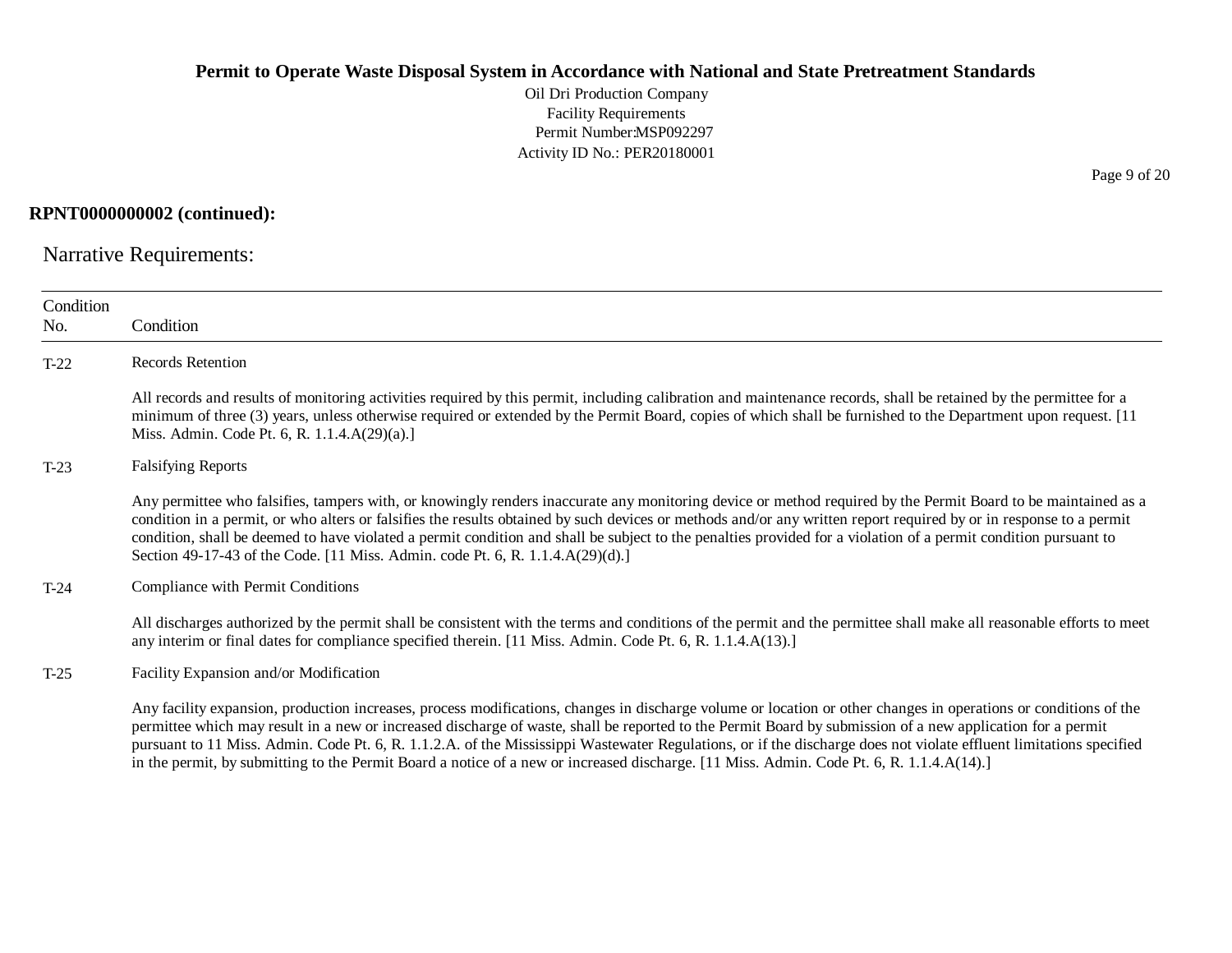Oil Dri Production Company Facility Requirements Permit Number:MSP092297 Activity ID No.: PER20180001

#### **RPNT0000000002 (continued):**

Narrative Requirements:

| Condition<br>No. | Condition                                                                                                                                                                                                                                                                                                               |  |  |
|------------------|-------------------------------------------------------------------------------------------------------------------------------------------------------------------------------------------------------------------------------------------------------------------------------------------------------------------------|--|--|
| $T-26$           | Routine Reporting                                                                                                                                                                                                                                                                                                       |  |  |
|                  | Such test results, reports, or other data as the Mississippi Environmental Quality Permit Board may determine to be necessary shall be submitted as specified<br>elsewhere in the permit to the following address:                                                                                                      |  |  |
|                  | Mississippi Department of Environmental Quality<br>Office of Pollution Control<br>P.O. Box 2261<br>Jackson, Mississippi 39225. [11 Miss. Admin. code Pt. 6, R. 1.1.4.A(16).]                                                                                                                                            |  |  |
| $T-27$           | Duty to Mitigate                                                                                                                                                                                                                                                                                                        |  |  |
|                  | The permittee shall take all reasonable steps to minimize or prevent any discharge or sludge use or disposal in violation of the permit that has a reasonable<br>likelihood of adversely affecting human health or the environment. [11 Miss. Admin. Code Pt. 6, R. 1.1.4.A(19).]                                       |  |  |
| $T-28$           | <b>Bypassing</b>                                                                                                                                                                                                                                                                                                        |  |  |
|                  | The permittee shall comply with the terms and conditions regarding bypass found in 40 CFR 403.17. [11 Miss. Admin. Code Pt. 6, R. 1.1.4.M.]                                                                                                                                                                             |  |  |
| $T-29$           | Bypassing - Definitions                                                                                                                                                                                                                                                                                                 |  |  |
|                  | "Bypass" means the intentional diversion of waste streams from any portion of the permittee's treatment facility.                                                                                                                                                                                                       |  |  |
|                  | "Severe property damage" means substantial physical damage to property, damage to the treatment facilities which causes them to become inoperable, or<br>substantial and permanent loss of natural resources which can reasonably be expected to occur in the absence of a bypass. Severe property damage does not mean |  |  |

economic loss caused by delays in production. [40 CFR 403.17(a)]

Page 10 of 20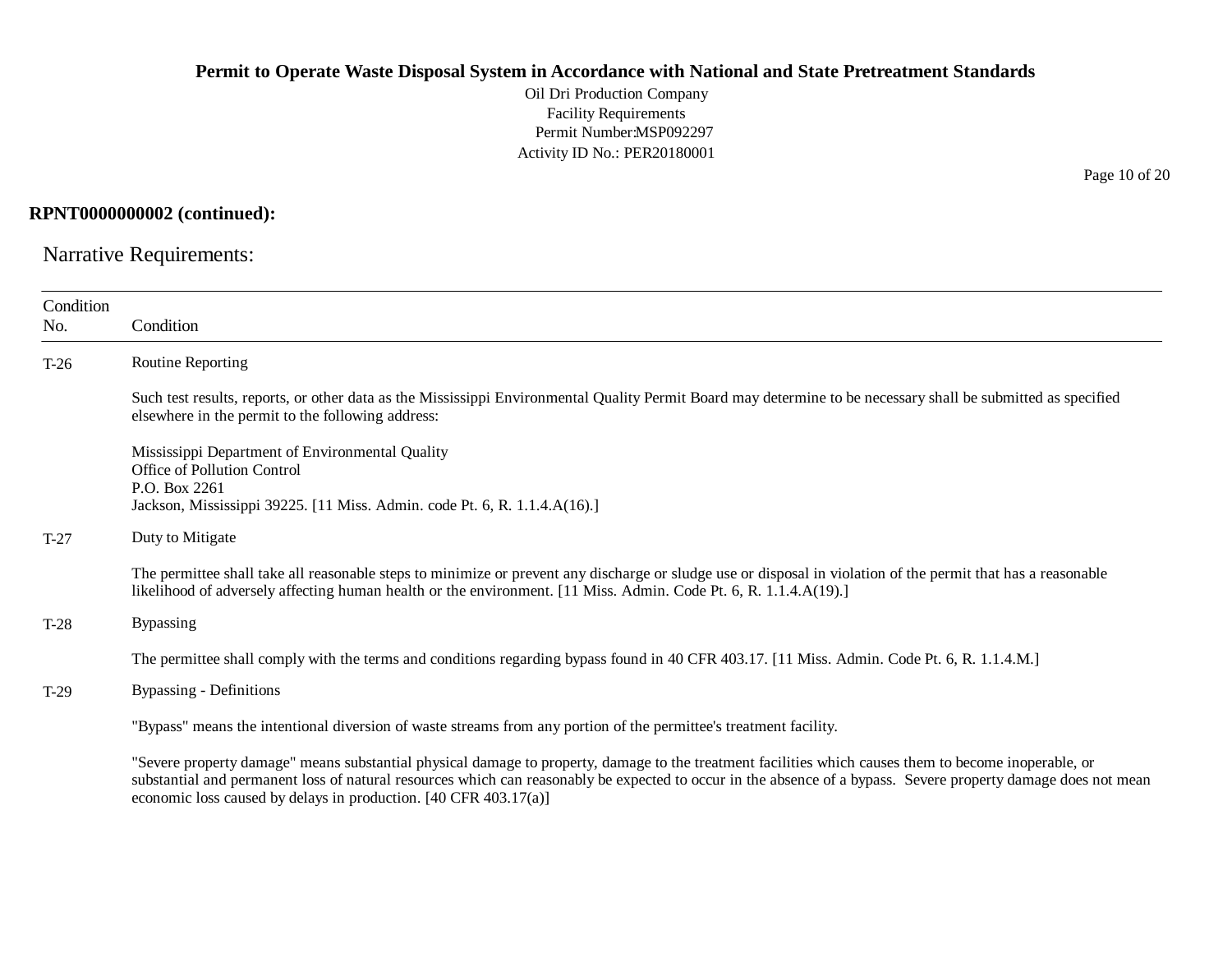Oil Dri Production Company Facility Requirements Permit Number:MSP092297 Activity ID No.: PER20180001

**RPNT0000000002 (continued):**

Narrative Requirements:

| Condition<br>No. | Condition                                                                                                                                                                                                                                                                                                                                                                                                                                                                                                                                                                                                                                                                                                                                                                                                                                          |
|------------------|----------------------------------------------------------------------------------------------------------------------------------------------------------------------------------------------------------------------------------------------------------------------------------------------------------------------------------------------------------------------------------------------------------------------------------------------------------------------------------------------------------------------------------------------------------------------------------------------------------------------------------------------------------------------------------------------------------------------------------------------------------------------------------------------------------------------------------------------------|
| $T-30$           | <b>Bypassing -Notice</b>                                                                                                                                                                                                                                                                                                                                                                                                                                                                                                                                                                                                                                                                                                                                                                                                                           |
|                  | Anticipated bypass-<br>If the permittee knows in advance of the need for a bypass, it shall submit prior notice to the Permit Board, if possible at least ten days before the date of the<br>bypass.                                                                                                                                                                                                                                                                                                                                                                                                                                                                                                                                                                                                                                               |
|                  | Unanticipated bypass-<br>The permittee shall submit oral notice of an unanticipated bypass that exceeds applicable Pretreatment Standards to the Permit Board within 24 hours from the<br>time the permittee becomes aware of the bypass. A written submission shall also be provided within 5 days of the time the permittee becomes aware of the<br>bypass. The written submission shall contain a description of the bypass and its cause; the duration of the bypass, including exact dates and times, and, if the<br>bypass has not been corrected, the anticipated time it is expected to continue; and steps taken or planned to reduce, eliminate, and prevent recurrence of the<br>bypass. The Permit Board may waive the written report on a case-by-case basis if the oral report has been received within 24 hours. [40 CFR 403.17(c)] |
| $T-31$           | Bypassing-Prohibition of Bypass                                                                                                                                                                                                                                                                                                                                                                                                                                                                                                                                                                                                                                                                                                                                                                                                                    |
|                  | Bypass is prohibited, and the Commission may take enforcement action against a permittee unless:<br>(1) Bypass was unavoidable to prevent loss of life, personal injury, or severe property damage.<br>(2) There were no feasible alternatives to the bypass, such as the use of auxiliary treatment facilities, retention of untreated wastes, or maintenance during normal<br>periods of equipment downtime. This condition is not satisfied if adequate back-up equipment should have been installed in the exercise of reasonable<br>engineering judgement to prevent a bypass which occurred during normal periods of equipment downtime or preventative maintenance; and<br>(3) The permittee submitted notices as required under the notice of bypass requirement in this permit. [40 CFR 403.17(d)]                                        |
| $T-32$           | Upsets                                                                                                                                                                                                                                                                                                                                                                                                                                                                                                                                                                                                                                                                                                                                                                                                                                             |
|                  | The permittee shall meet the conditions of 40 CFR 403.16 regarding "Upsets" and as in the upset requirements of this permit. [11 Miss. Admin. Code Pt. 6, R.<br>1.1.4.M.]                                                                                                                                                                                                                                                                                                                                                                                                                                                                                                                                                                                                                                                                          |

Page 11 of 20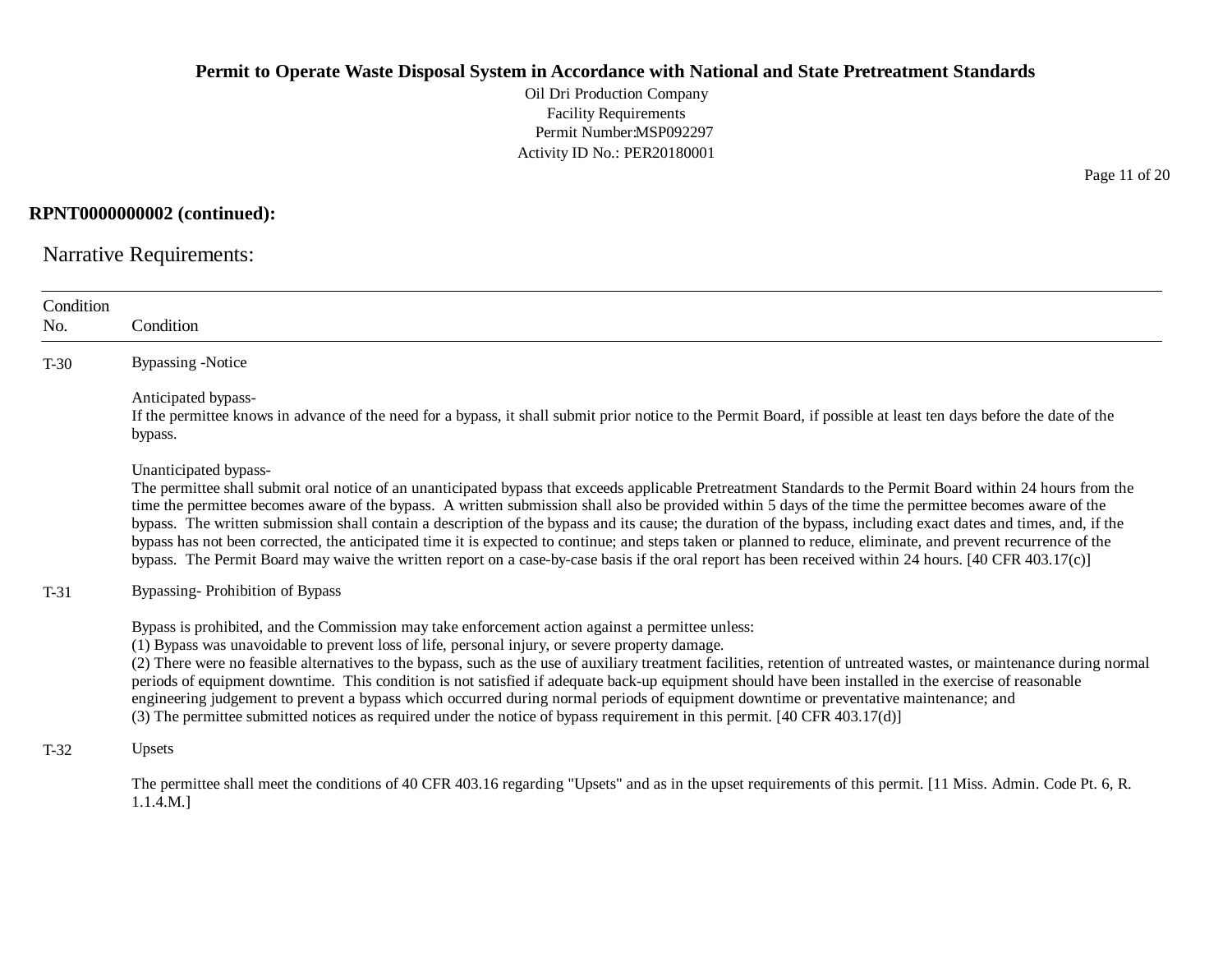Oil Dri Production Company Facility Requirements Permit Number:MSP092297 Activity ID No.: PER20180001

### **RPNT0000000002 (continued):**

Narrative Requirements:

| Condition<br>No.                                                   | Condition                                                                                                                                                                                                                                                                                                                                                                                                                                                                                               |  |  |
|--------------------------------------------------------------------|---------------------------------------------------------------------------------------------------------------------------------------------------------------------------------------------------------------------------------------------------------------------------------------------------------------------------------------------------------------------------------------------------------------------------------------------------------------------------------------------------------|--|--|
| $T-33$                                                             | <b>Upsets-Definition</b>                                                                                                                                                                                                                                                                                                                                                                                                                                                                                |  |  |
|                                                                    | "Upset" means an exceptional incident in which there is unintentional and temporary noncompliance with categorical pretreatment standards because of factors<br>beyond the reasonable control of the permittee. An upset does not include noncompliance to the extent caused by operational error, improperly designed<br>treatment facilities, inadequate treatment facilities, lack of preventive maintenance, or careless or improper operation. [11 Miss. Admin. Code Pt. 6, R.<br>$1.1.4.A(27).$ ] |  |  |
| $T-34$                                                             | Upsets - Effect of an upset                                                                                                                                                                                                                                                                                                                                                                                                                                                                             |  |  |
|                                                                    | An upset constitutes an affirmative defense to an action brought for noncompliance with categorical pretreatment standards if the "conditions necessary for<br>demonstration of upset" requirements of this permit are met. No determination made during administrative review of claims that noncompliance was caused by<br>upset, and before an action for noncompliance, is final administrative action subject to judicial review. [11 Miss. Admin. Code Pt. 6, R. 1.1.4.A(27).]                    |  |  |
| Upsets - Conditions necessary for demonstration of upset<br>$T-35$ |                                                                                                                                                                                                                                                                                                                                                                                                                                                                                                         |  |  |
|                                                                    | A permittee who wishes to establish the affirmative defense of upset shall demonstrate, through properly signed contemporaneous operating logs, or other<br>relevant evidence that:                                                                                                                                                                                                                                                                                                                     |  |  |
|                                                                    | (1) An upset occurred and that the permittee can identify the cause(s) of the upset;<br>(2) The permitted facility was at the time being properly operated in a prudent and workmanlike manner and in compliance with applicable operation and<br>maintenance procedures; and;<br>(3) The permittee submitted notice of the upset as required in 40 CFR 403.16(c)(3)(24-hour notice of noncompliance). [11 Miss. Admin. Code Pt. 6, R.<br>1.1.4.A(27).                                                  |  |  |
| $T-36$                                                             | Upsets - Burden of proof                                                                                                                                                                                                                                                                                                                                                                                                                                                                                |  |  |
|                                                                    | In any enforcement proceeding the permittee seeking to establish the occurrence of an upset has the burden of proof. [11 Miss. Admin. Code Pt. 6, R.<br>1.1.4.A(27).                                                                                                                                                                                                                                                                                                                                    |  |  |
|                                                                    |                                                                                                                                                                                                                                                                                                                                                                                                                                                                                                         |  |  |

Page 12 of 20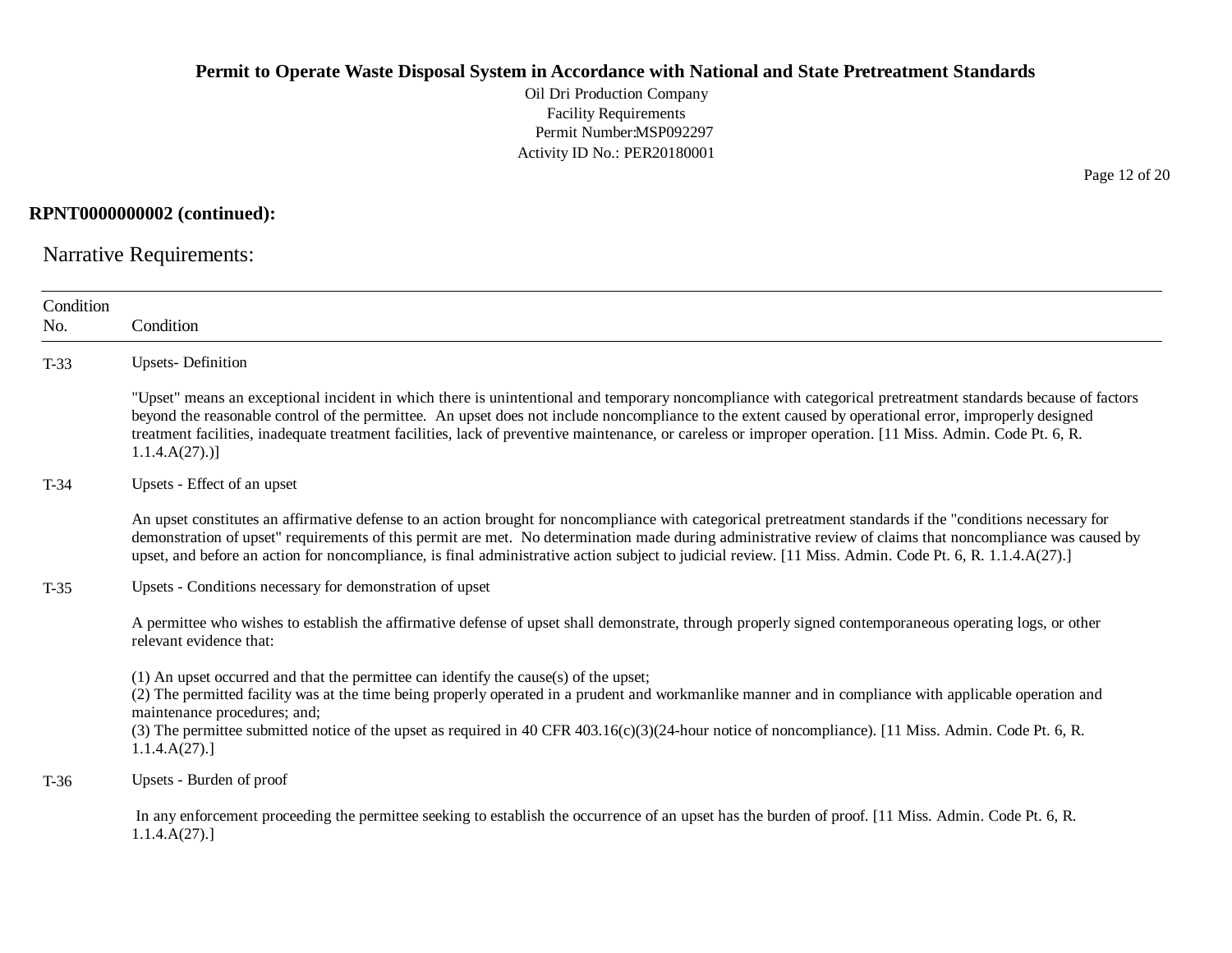Oil Dri Production Company Facility Requirements Permit Number:MSP092297 Activity ID No.: PER20180001

## **RPNT0000000002 (continued):**

Narrative Requirements:

| Condition<br>No. | Condition                                                                                                                                                                                                                                                                                                                                                                                                                                                                                                                                                                                                                                                                                                                                                                     |  |  |  |
|------------------|-------------------------------------------------------------------------------------------------------------------------------------------------------------------------------------------------------------------------------------------------------------------------------------------------------------------------------------------------------------------------------------------------------------------------------------------------------------------------------------------------------------------------------------------------------------------------------------------------------------------------------------------------------------------------------------------------------------------------------------------------------------------------------|--|--|--|
| $T-37$           | Upsets- User responsibility in case of upset                                                                                                                                                                                                                                                                                                                                                                                                                                                                                                                                                                                                                                                                                                                                  |  |  |  |
|                  | The Industrial User shall control production or all discharges to the extent necessary to maintain compliance with categorical Pretreatment Standards upon<br>reduction, loss, or failure of its treatment facility until the facility is restored or an alternative method of treatment is provided. This requirement applies in the<br>situation where among other things, the primary source of power of the treatment facility is reduced, lost or fails. [40 CFR 403.16(f)]                                                                                                                                                                                                                                                                                              |  |  |  |
| $T-38$           | <b>Removed Substances</b>                                                                                                                                                                                                                                                                                                                                                                                                                                                                                                                                                                                                                                                                                                                                                     |  |  |  |
|                  | Solids, sludges, filter backwash, or other residuals removed in the course of treatment or control of wastewater shall be disposed of in a manner such as to prevent<br>such materials from entering State waters and in a manner consistent with the Mississippi Solid Waste Disposal Act, the Federal Resource Conservation and<br>Recovery Act, and the Mississippi Water Pollution Control Act. [11 Miss. Admin. Code Pt. 6, R. 1.1.4.A(21).]                                                                                                                                                                                                                                                                                                                             |  |  |  |
| $T-39$           | <b>Power Failures</b>                                                                                                                                                                                                                                                                                                                                                                                                                                                                                                                                                                                                                                                                                                                                                         |  |  |  |
|                  | If electric power is required, in order to maintain compliance with the conditions and prohibitions of the permit, the permittee shall either:                                                                                                                                                                                                                                                                                                                                                                                                                                                                                                                                                                                                                                |  |  |  |
|                  | (1) Provide an alternative power source to operate the wastewater control facilities; or, if such alternative power source is not in existence, and no date for its<br>implementation appears in the permit,<br>(2) Halt, reduce, or otherwise control production and/or all wastewater flows upon reduction, loss, or failure of the primary source of power to the wastewater<br>control facilities. [11 Miss. Admin. Code Pt. 6, R.1.1.4.A(22).]                                                                                                                                                                                                                                                                                                                           |  |  |  |
| $T-40$           | Inspection and Entry                                                                                                                                                                                                                                                                                                                                                                                                                                                                                                                                                                                                                                                                                                                                                          |  |  |  |
|                  | The permittee shall allow any authorized Commission representative to enter the permittee's premises where a wastewater source is located or in which records<br>are required to be kept under the terms and conditions of this permit, at any reasonable time, to have access to and copy any applicable records, to inspect process<br>facilities, treatment works, monitoring methods or equipment or to take samples, as authorized by Section 49-17-21 of the Code. In the event of investigation<br>during an emergency response action, a reasonable time shall be any time of the day or night. Follow-up investigations subsequent to the conclusion of the<br>emergency event shall be conducted at reasonable times. [11 Miss. Admin. Code Pt. 6, R. 1.1.4.A(17).] |  |  |  |

Page 13 of 20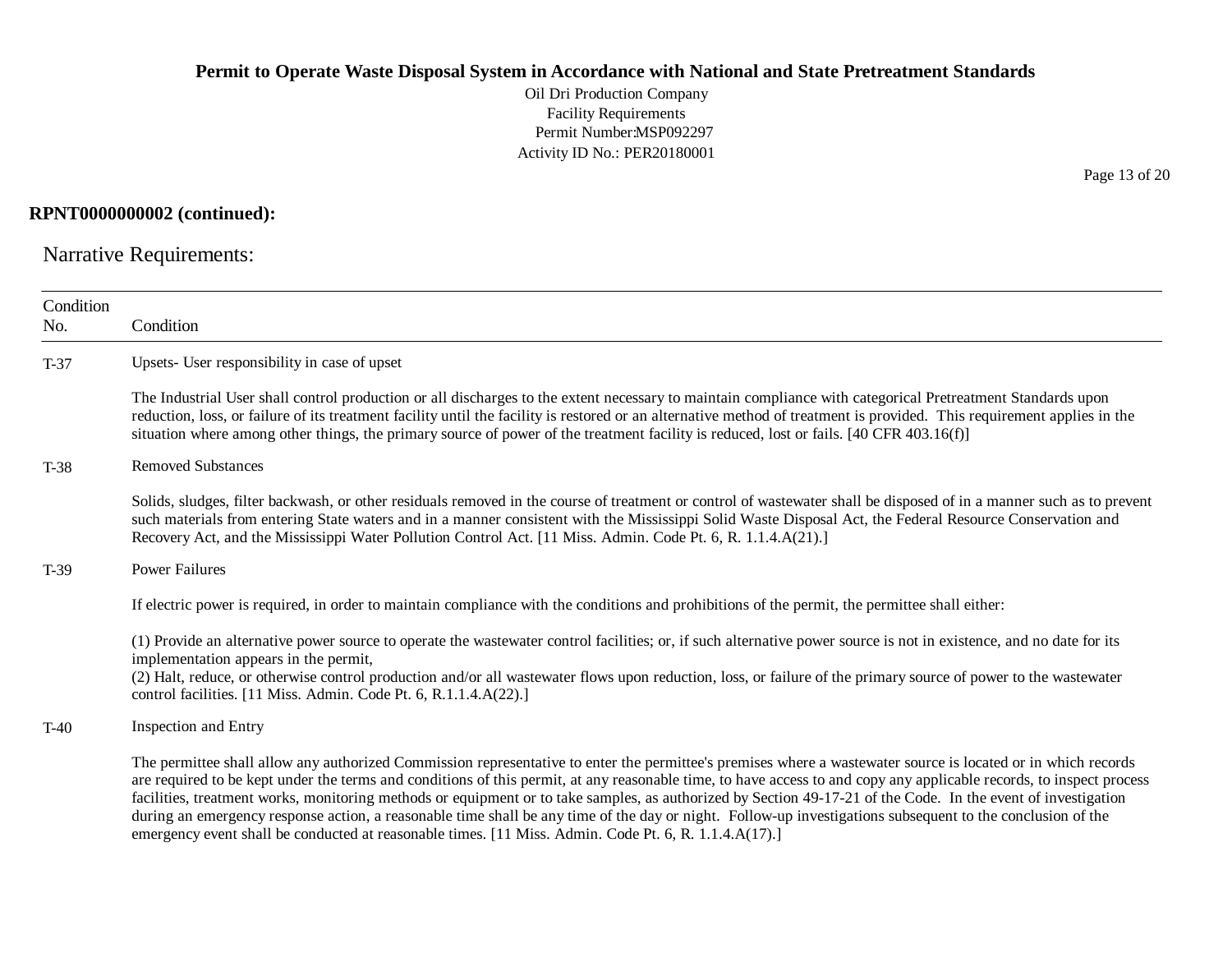Oil Dri Production Company Facility Requirements Permit Number:MSP092297 Activity ID No.: PER20180001

#### **RPNT0000000002 (continued):**

Narrative Requirements:

1.1.2.C.]

| Condition<br>No. | Condition                                                                                                                                                                                                                                                                                                                                                                                                                                                                                                                                                                                                                                                                                                                |  |  |
|------------------|--------------------------------------------------------------------------------------------------------------------------------------------------------------------------------------------------------------------------------------------------------------------------------------------------------------------------------------------------------------------------------------------------------------------------------------------------------------------------------------------------------------------------------------------------------------------------------------------------------------------------------------------------------------------------------------------------------------------------|--|--|
| $T-41$           | Transfer of Ownership or Control                                                                                                                                                                                                                                                                                                                                                                                                                                                                                                                                                                                                                                                                                         |  |  |
|                  | This permit is not transferable to any person without proper modification of this permit following procedures found in [11 Miss. Admin. Code Pt. 6, R. 1.1.5.C.]                                                                                                                                                                                                                                                                                                                                                                                                                                                                                                                                                         |  |  |
| $T-42$           | <b>Signatory Requirements</b>                                                                                                                                                                                                                                                                                                                                                                                                                                                                                                                                                                                                                                                                                            |  |  |
|                  | All applications, reports, or information submitted to the Permit Board shall be signed and certified. [11 Miss. Admin. Code Pt. 6, R. 1.1.2.C.]                                                                                                                                                                                                                                                                                                                                                                                                                                                                                                                                                                         |  |  |
| $T-43$           | <b>Signatory Requirements - Application Signatures</b>                                                                                                                                                                                                                                                                                                                                                                                                                                                                                                                                                                                                                                                                   |  |  |
|                  | All permit applications shall be signed as follows:                                                                                                                                                                                                                                                                                                                                                                                                                                                                                                                                                                                                                                                                      |  |  |
|                  | (1) For a corporation: by a responsible corporate officer. For the purpose of this Section, a responsible corporate officer means: (i) a president, secretary,<br>treasurer or vice president of the corporation in charge of a principal business function, or any other person who performs similar policy - or decision-making<br>function for the corporation, or (ii) the manager of one or more manufacturing, production, or operating facilities employing more than 250 persons or having<br>gross annual sales or expenditures exceeding 25 million (in second quarter 1980 dollars), if authority to sign documents has been assigned or delegated to the<br>manager in accordance with corporate procedures. |  |  |
|                  | (2) For a partnership or sole proprietorship: by a general partner or the proprietor, respectively; or                                                                                                                                                                                                                                                                                                                                                                                                                                                                                                                                                                                                                   |  |  |
|                  | (3) For a municipality, State, Federal, or other public agency: by either a principal executive officer or ranking elected official. [11 Miss. Admin. Code Pt. 6, R.                                                                                                                                                                                                                                                                                                                                                                                                                                                                                                                                                     |  |  |

Page 14 of 20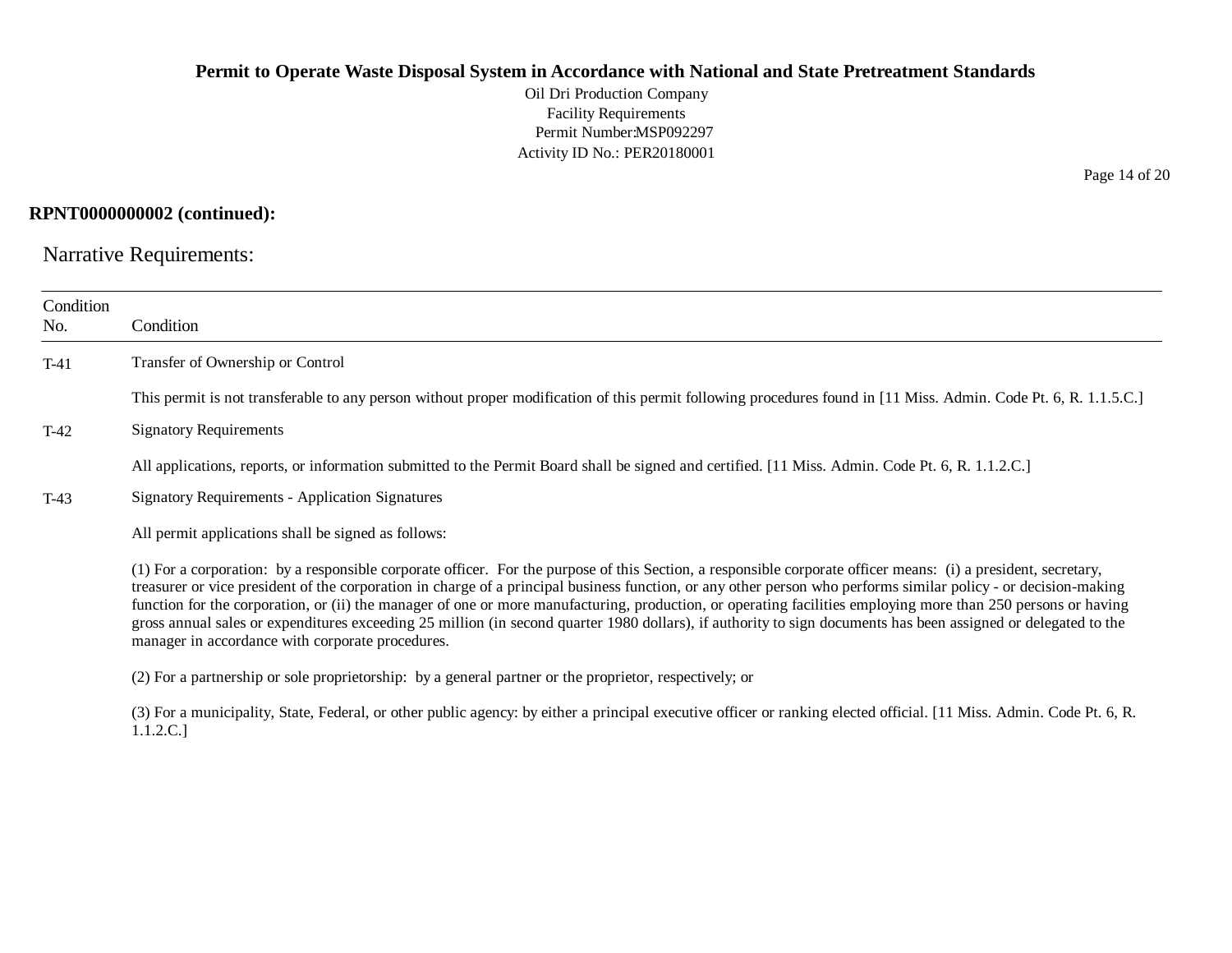Oil Dri Production Company Facility Requirements Permit Number:MSP092297 Activity ID No.: PER20180001

#### **RPNT0000000002 (continued):**

Narrative Requirements:

violations." [11 Miss. Admin. Code Pt. 6, R. 1.1.4.A(29)(d).]

| Condition<br>No.                                                                                                                                                                                                                                                                                                                                                                                                                                                                                                                                                                                                                                                                                   | Condition                                                                                                                                                                                                                                                                                                                                                                                                                                                                                        |  |  |
|----------------------------------------------------------------------------------------------------------------------------------------------------------------------------------------------------------------------------------------------------------------------------------------------------------------------------------------------------------------------------------------------------------------------------------------------------------------------------------------------------------------------------------------------------------------------------------------------------------------------------------------------------------------------------------------------------|--------------------------------------------------------------------------------------------------------------------------------------------------------------------------------------------------------------------------------------------------------------------------------------------------------------------------------------------------------------------------------------------------------------------------------------------------------------------------------------------------|--|--|
| $T-44$                                                                                                                                                                                                                                                                                                                                                                                                                                                                                                                                                                                                                                                                                             | Signatory Requirements - Reports and Other Information                                                                                                                                                                                                                                                                                                                                                                                                                                           |  |  |
|                                                                                                                                                                                                                                                                                                                                                                                                                                                                                                                                                                                                                                                                                                    | All reports required by the permit and other information requested by the Permit Board shall be signed by a person described by the application signature<br>requirements in this permit or by a duly authorized representative of that person. A person is a duly authorized representative only if:                                                                                                                                                                                            |  |  |
| (1) The authorization is made in writing by a person described by the application signature requirements;<br>(2) The authorization specifies either an individual or a position having responsibility for the overall operation of the regulated facility or activity, such as the<br>position of plant manager, operator of a well or a well field, superintendent, position having overall responsibility for environmental matters for the company. (A<br>duly authorized representative may thus be either a named individual or any individual occupying a named position.); and<br>(3) The written authorization is submitted to the Permit Board. [11 Miss. Admin. Code Pt. 6, R. 1.1.2.C.] |                                                                                                                                                                                                                                                                                                                                                                                                                                                                                                  |  |  |
| $T-45$                                                                                                                                                                                                                                                                                                                                                                                                                                                                                                                                                                                                                                                                                             | Signatory Requirements - Changes to Authorization                                                                                                                                                                                                                                                                                                                                                                                                                                                |  |  |
|                                                                                                                                                                                                                                                                                                                                                                                                                                                                                                                                                                                                                                                                                                    | If an authorization under the signatory requirements of this permit is no longer accurate because a different individual or position has responsibility for the<br>overall operation of the facility, a new authorization satisfying the signatory requirements of this permit must be submitted to the Permit Board prior to or<br>together with any reports, information, or applications. [11 Miss. Admin. Code Pt. 6, R. 1.1.4.M.]                                                           |  |  |
| T-46                                                                                                                                                                                                                                                                                                                                                                                                                                                                                                                                                                                                                                                                                               | <b>Signatory Requirements - Certification</b>                                                                                                                                                                                                                                                                                                                                                                                                                                                    |  |  |
|                                                                                                                                                                                                                                                                                                                                                                                                                                                                                                                                                                                                                                                                                                    | Any person signing a document under the signatory requirements stated in this permit shall make the following certification:                                                                                                                                                                                                                                                                                                                                                                     |  |  |
|                                                                                                                                                                                                                                                                                                                                                                                                                                                                                                                                                                                                                                                                                                    | "I certify under penalty of law that this document and all attachments were prepared under the direction or supervision in accordance with a system designed to<br>assure that qualified personnel properly gather and evaluate the information submitted. Based on my inquiry of the person or persons who manage the system, or<br>those persons directly responsible for gathering the information, the information submitted is, to the best of my knowledge and belief, true, accurate, and |  |  |

complete. I am aware that there are significant penalties for submitting false information, including the possibility of fine and imprisonment for knowing

Page 15 of 20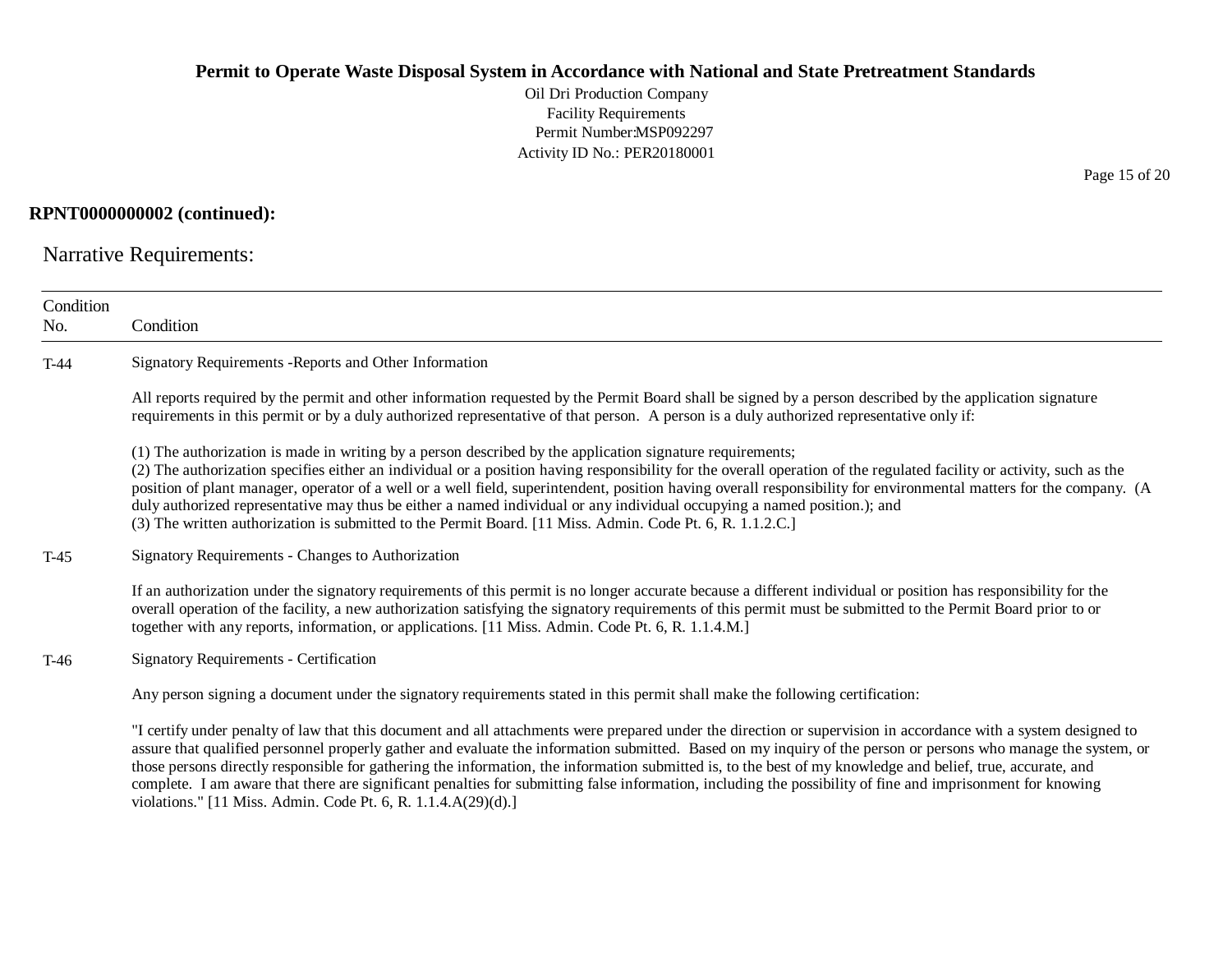Oil Dri Production Company Facility Requirements Permit Number:MSP092297 Activity ID No.: PER20180001

#### **RPNT0000000002 (continued):**

Narrative Requirements:

| Condition                             |                                                                                                                                                                                                                                                                                                                                                                                                                                                                                                                                                                                          |  |  |  |
|---------------------------------------|------------------------------------------------------------------------------------------------------------------------------------------------------------------------------------------------------------------------------------------------------------------------------------------------------------------------------------------------------------------------------------------------------------------------------------------------------------------------------------------------------------------------------------------------------------------------------------------|--|--|--|
| No.                                   | Condition                                                                                                                                                                                                                                                                                                                                                                                                                                                                                                                                                                                |  |  |  |
| $T-47$                                | Availability of Records                                                                                                                                                                                                                                                                                                                                                                                                                                                                                                                                                                  |  |  |  |
|                                       | Except for information deemed to be confidential under the Mississippi Code Ann. 49-17-39 and 40 CFR 123.41, file information relating to this permit shall be<br>made available for public inspection and copying during normal business hours at the office of the Department of Environmental Quality in Jackson, Mississippi.<br>Written request must be provided in accordance with policies developed by the Commission and must state, specifically, records proposed for review, date<br>proposed for review and copying requirements. [11 Miss. Admin. Code Pt. 6, R. 1.1.3.E.] |  |  |  |
| Duty to Provide Information<br>$T-48$ |                                                                                                                                                                                                                                                                                                                                                                                                                                                                                                                                                                                          |  |  |  |
|                                       | The permittee shall furnish to the Permit Board within a reasonable time any relevant information which the Permit Board may request to determine whether<br>cause exists for modifying, revoking and reissuing, or terminating the permit, or to determine compliance with the permit. The permittee shall also furnish to the<br>Permit Board upon request, copies of records required to be kept by the permit. [11 Miss. Admin. Code Pt. 6, R. 1.1.4.A(16).]                                                                                                                         |  |  |  |
| $T-49$                                | Permit Actions                                                                                                                                                                                                                                                                                                                                                                                                                                                                                                                                                                           |  |  |  |
|                                       | The permit may be modified, revoked and reissued, or terminated for cause. The filing of a request by the permittee for a permit modification, revocation and<br>reissuance, or termination, or a modification of planned changes or anticipated noncompliance, does not stay any permit condition. [11 Miss. Admin. Code Pt. 6,<br>R. $1.1.5.C.(5).$                                                                                                                                                                                                                                    |  |  |  |
| $T-50$                                | Civil and Criminal Liability                                                                                                                                                                                                                                                                                                                                                                                                                                                                                                                                                             |  |  |  |
|                                       | (1) Any person who violates a term, condition or schedule of compliance contained within this permit or the Mississippi Water Pollution Control Law is subject to<br>the actions defined by law.                                                                                                                                                                                                                                                                                                                                                                                         |  |  |  |
|                                       | (2) Except as provided in permit conditions on "Bypassing" and "Upsets", nothing in this permit shall be construed to relieve the permittee from civil or criminal<br>penalties for noncompliance.                                                                                                                                                                                                                                                                                                                                                                                       |  |  |  |
|                                       | (3) It shall not be the defense of the permittee in an enforcement action that it would have been necessary to halt or reduce the permitted activity in order to<br>maintain compliance with the conditions of this permit. [11 Miss. Admin. Code Pt. 6, R. 1.1.4.A.(24).]                                                                                                                                                                                                                                                                                                               |  |  |  |

Page 16 of 20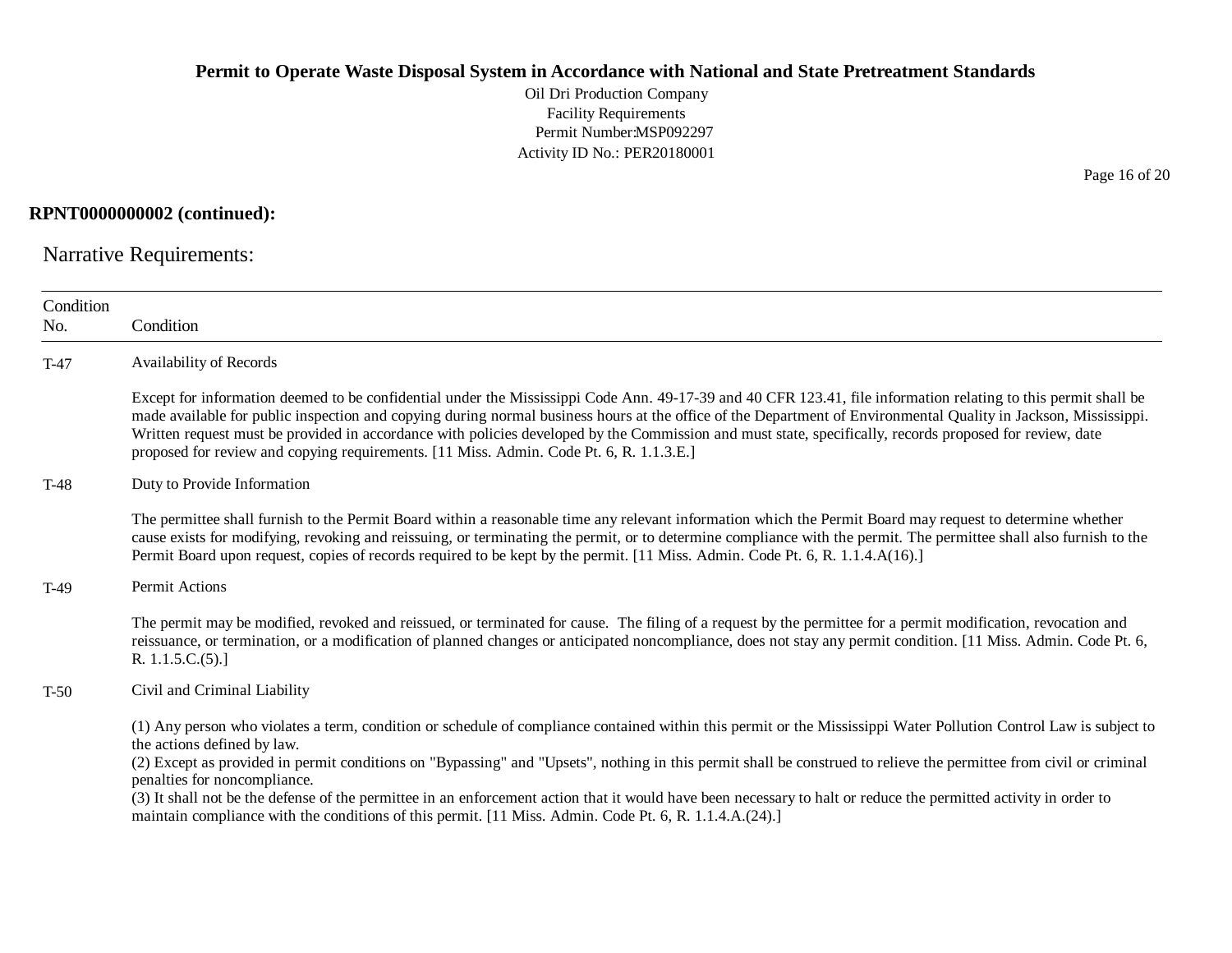Oil Dri Production Company Facility Requirements Permit Number:MSP092297 Activity ID No.: PER20180001

#### **RPNT0000000002 (continued):**

Narrative Requirements:

hazardous waste do not require additional notification.

**Condition** No. Condition T-51 Oil and Hazardous Substance Liability Nothing in this permit shall be construed to preclude the institution of any legal action or relieve the permittee from any responsibilities, liabilities, or penalties to which the permittee is or may be subject to under Section 311 of the Federal Water Pollution Control Act and applicable provisions under Mississippi Law pertaining to transportation, storage, treatment, or spillage of oil or hazardous substances. [11 Miss. Admin. Code Pt. 6, R. 1.1.4.A(23).] T-52 Hazardous Waste Release(1) The permittee shall notify the Mississippi Department of Environmental Quality, the EPA Regional Waste Management Division Director, State hazardous waste authorities, and the POTW in writing of any discharge into the POTW of a substance, which, if otherwise disposed of, would be a hazardous waste under 40 CFR part 261. Such notification must include the name of the hazardous waste as set forth in 40 CFR part 261, the EPA hazardous waste number, and the type of discharge (continuous, batch, or other). If the Industrial User discharges more than 100 kilograms of such waste per calendar month to the POTW, the notification shall also contain the following information to the extent such information is known and readily available to the Industrial User: An identification of the hazardous constituents contained in the wastes, as estimation of the mass and concentration of such constituents in the wastestream discharged during that calendar month, and an estimation of the mass of constituents in the wastestream expected to be discharged during the following twelve months. All notifications must take place within 180 days of the effective date of this rule. Industrial users who commence discharging after the effective date of this rule shall provide the notification no later than 180 days after the discharge of the listed or characteristic hazardous waste. Any notification under this paragraph need be submitted only once. However, notifications of changed discharges must be submitted under 40 CFR 403.12(j). The notification requirement in this section does not apply to pollutants already reported under the self-monitoring requirements of 40 CFR 403.12(b), (d), and (e). T-53 Hazardous Waste Release (continued) (2) Dischargers are exempt from the requirements of paragraph (1) of the Hazardous Waste Release requirement during a calendar month in which they discharge no more than fifteen kilograms of hazardous wastes, unless the wastes are acute hazardous wastes as specified in 40 CFR 261.30(d) and 261.33(d). Discharge of more than fifteen kilograms of non-acute hazardous wastes in a calendar month, or of any quantity of acute hazardous wastes as specified in 40 CFR 261.30(d) and 261.33(e), requires a one-time notification. Subsequent months during which the Industrial User discharges more than such quantities of any

(3) In the case of any new regulations under section 3001 of RCRA identifying additional characteristics of hazardous waste or listing any additional substance as a hazardous waste, the Industrial User must notify the POTW, the EPA Regional Waste Management Division Director, and State hazardous waste authorities of the discharge of such substance within 90 days of the effective date of such regulations. [40 CFR 403.12(p)]

Page 17 of 20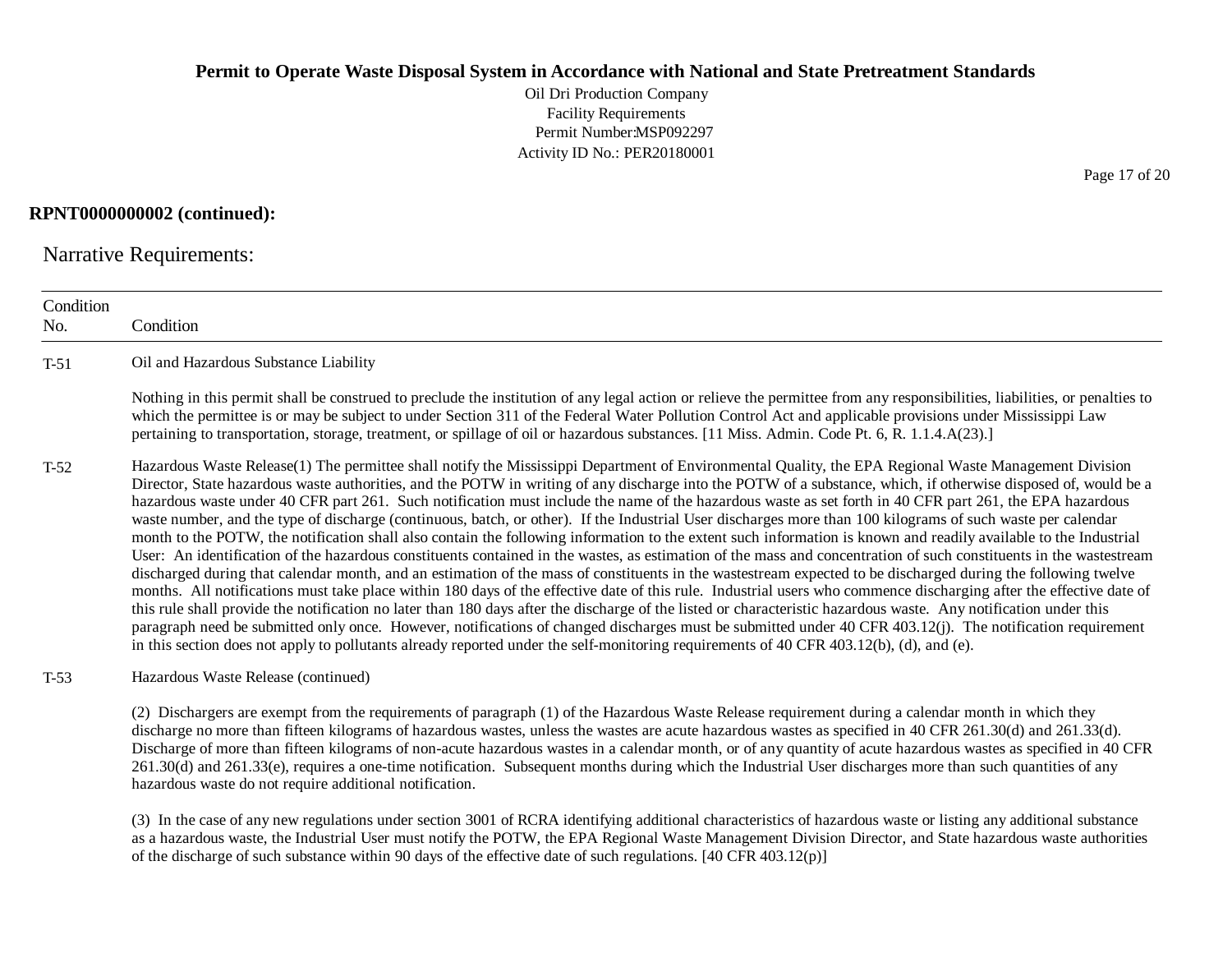Oil Dri Production Company Facility Requirements Permit Number:MSP092297 Activity ID No.: PER20180001

#### **RPNT0000000002 (continued):**

Narrative Requirements:

| Condition<br>No. | Condition                                                                                                                                                                                                                                                                                                                                                                                                                                                                                                                                                                                                                                                                                                                                                                                                  |  |  |
|------------------|------------------------------------------------------------------------------------------------------------------------------------------------------------------------------------------------------------------------------------------------------------------------------------------------------------------------------------------------------------------------------------------------------------------------------------------------------------------------------------------------------------------------------------------------------------------------------------------------------------------------------------------------------------------------------------------------------------------------------------------------------------------------------------------------------------|--|--|
| $T-54$           | Hazardous Waste Release (continued)                                                                                                                                                                                                                                                                                                                                                                                                                                                                                                                                                                                                                                                                                                                                                                        |  |  |
|                  | (4) In the case of any notification made under paragraph (1) of this section, the Industrial User shall certify that it has a program in place to reduce the volume<br>and toxicity of hazardous wastes generated to the degree it has determined to be economically practical. [40 CFR 403.12(p)]                                                                                                                                                                                                                                                                                                                                                                                                                                                                                                         |  |  |
| $T-55$           | <b>Property Rights</b>                                                                                                                                                                                                                                                                                                                                                                                                                                                                                                                                                                                                                                                                                                                                                                                     |  |  |
|                  | The issuance of this permit does not convey any property rights in either real or personal property, or any exclusive privileges, nor does it authorize any injury to<br>private property or any invasion of personal rights, nor any infringement of Federal, State, or local laws or regulations. [11 Miss. Admin. Code Pt. 6, R. 1.1.5.E.]                                                                                                                                                                                                                                                                                                                                                                                                                                                              |  |  |
| $T-56$           | Severability                                                                                                                                                                                                                                                                                                                                                                                                                                                                                                                                                                                                                                                                                                                                                                                               |  |  |
|                  | The provisions of this permit are severable. If any provision of this permit, or the application of any provision of this permit to any circumstances, is challenged<br>or held invalid, the validity of the remaining permit provisions and/or portions thereof or their application to other persons or sets of circumstances, shall not be<br>affected thereby. [11 Miss. Admin. Code Pt. 6, R. 1.1.4.A(25).]                                                                                                                                                                                                                                                                                                                                                                                           |  |  |
| $T-57$           | Protection of Confidential Information                                                                                                                                                                                                                                                                                                                                                                                                                                                                                                                                                                                                                                                                                                                                                                     |  |  |
|                  | (1) Pursuant to Miss. Code Ann. '49-17-39 and 40 CFR 123.41, the Permit Board shall make available to the public all information contained on any form and<br>all public comments on such information. Effluent data and information concerning air or water quality shall also be made available to the public. Information<br>that is determined by the Commission to be trade secrets shall not be disclosed to the public without prior consent of the source of such information. When a<br>claim of confidentiality is made by a person in accordance with the provisions of Miss. Code Ann. '49-17-39, a recommendation on the questions of<br>confidentiality shall be made by the Commission and forwarded to the Regional Administrator (or his/her designee) of EPA for his concurrence in such |  |  |

determination of confidentiality. [11 Miss. Admin. Code Pt. 6, R. 1.1.3.F.]

Page 18 of 20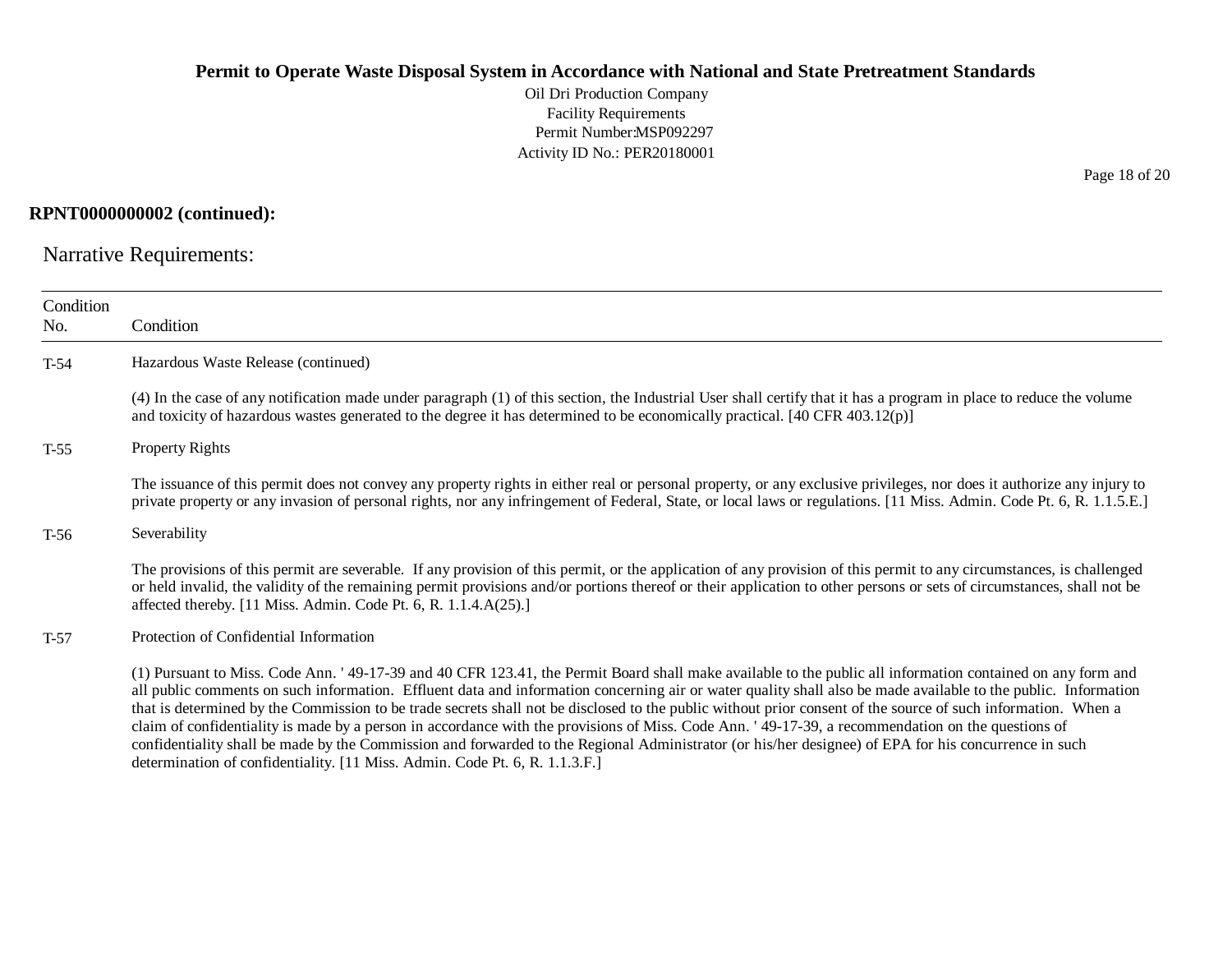Oil Dri Production Company Facility Requirements Permit Number:MSP092297 Activity ID No.: PER20180001

## **RPNT0000000002 (continued):**

Narrative Requirements:

| Condition |                                                                                                                                                                                                                                                                                                                                                                                                                                                                                                                                                                                                                                                                                                                                                                                                                                                                                                                                                                      |  |  |  |  |  |
|-----------|----------------------------------------------------------------------------------------------------------------------------------------------------------------------------------------------------------------------------------------------------------------------------------------------------------------------------------------------------------------------------------------------------------------------------------------------------------------------------------------------------------------------------------------------------------------------------------------------------------------------------------------------------------------------------------------------------------------------------------------------------------------------------------------------------------------------------------------------------------------------------------------------------------------------------------------------------------------------|--|--|--|--|--|
| No.       | Condition                                                                                                                                                                                                                                                                                                                                                                                                                                                                                                                                                                                                                                                                                                                                                                                                                                                                                                                                                            |  |  |  |  |  |
| $T-58$    | Protection of Confidential Information-continued                                                                                                                                                                                                                                                                                                                                                                                                                                                                                                                                                                                                                                                                                                                                                                                                                                                                                                                     |  |  |  |  |  |
|           | (2) A copy of a State, UIC, or NPDES permit application, public notice, fact sheet, draft permit and other forms relating thereto, including written public<br>comment and other reports, files and information relating to the application not classified as confidential information by the Commission pursuant to part (1) of<br>this requirement, shall be available for public inspection and copying during normal business hours at the office of the Department in Jackson, Mississippi. [11]<br>Miss. Admin. Code Pt. 6, R. 1.1.3.F.]                                                                                                                                                                                                                                                                                                                                                                                                                       |  |  |  |  |  |
| $T-59$    | Protection of Confidential Information-continued                                                                                                                                                                                                                                                                                                                                                                                                                                                                                                                                                                                                                                                                                                                                                                                                                                                                                                                     |  |  |  |  |  |
|           | (3) Upon determination by the Commission that information submitted by a permit applicant is entitled to protection against disclosure as trade secrets, the<br>information shall be so labeled and otherwise handled as confidential. Copies of the information and a notice of the Commission's action shall be forwarded to<br>the Regional Administrator (or his/her designee). In making its determination of entitlement to protection as a trade secret, the Commission shall follow the<br>procedure set forth in Miss. Code Ann. '49-17-39. In the event the Commission denies the claim of confidentiality, the applicant shall have, upon notification<br>thereof, the right to appeal the Commission's determination in the same manner provided for other orders of the Commission. No disclosure, except to EPA,<br>shall be allowed until any appeal from the determination of the Commission is completed. [11 Miss. Admin. Code Pt. 6, R. 1.1.3.F.] |  |  |  |  |  |
| $T-60$    | Spill Prevention and Best Management Plans                                                                                                                                                                                                                                                                                                                                                                                                                                                                                                                                                                                                                                                                                                                                                                                                                                                                                                                           |  |  |  |  |  |
|           | Any permittee which has above ground bulk storage capacity, of more than 1320 gallons or any single container with a capacity greater than 660 gallons, of<br>materials and/or liquids (including but not limited to, all raw, finished and/or waste material) with chronic or acute potential for pollution impact on waters of the<br>State and not subject to Mississippi Hazardous Waste Management Regulations or 40 CFR 112 (Oil Pollution Prevention) regulations shall provide secondary<br>containment as found in 40 CFR 112 or equivalent protective measures such as trenches or waterways which would conduct any tank releases to a permitted<br>treatment system or sufficient equalization or treatment capacity needed to prevent chronic/acute pollution impact. [11 Miss. Admin. Code Pt. 6, R.<br>1.1.4.A(12)(a).                                                                                                                                |  |  |  |  |  |

Page 19 of 20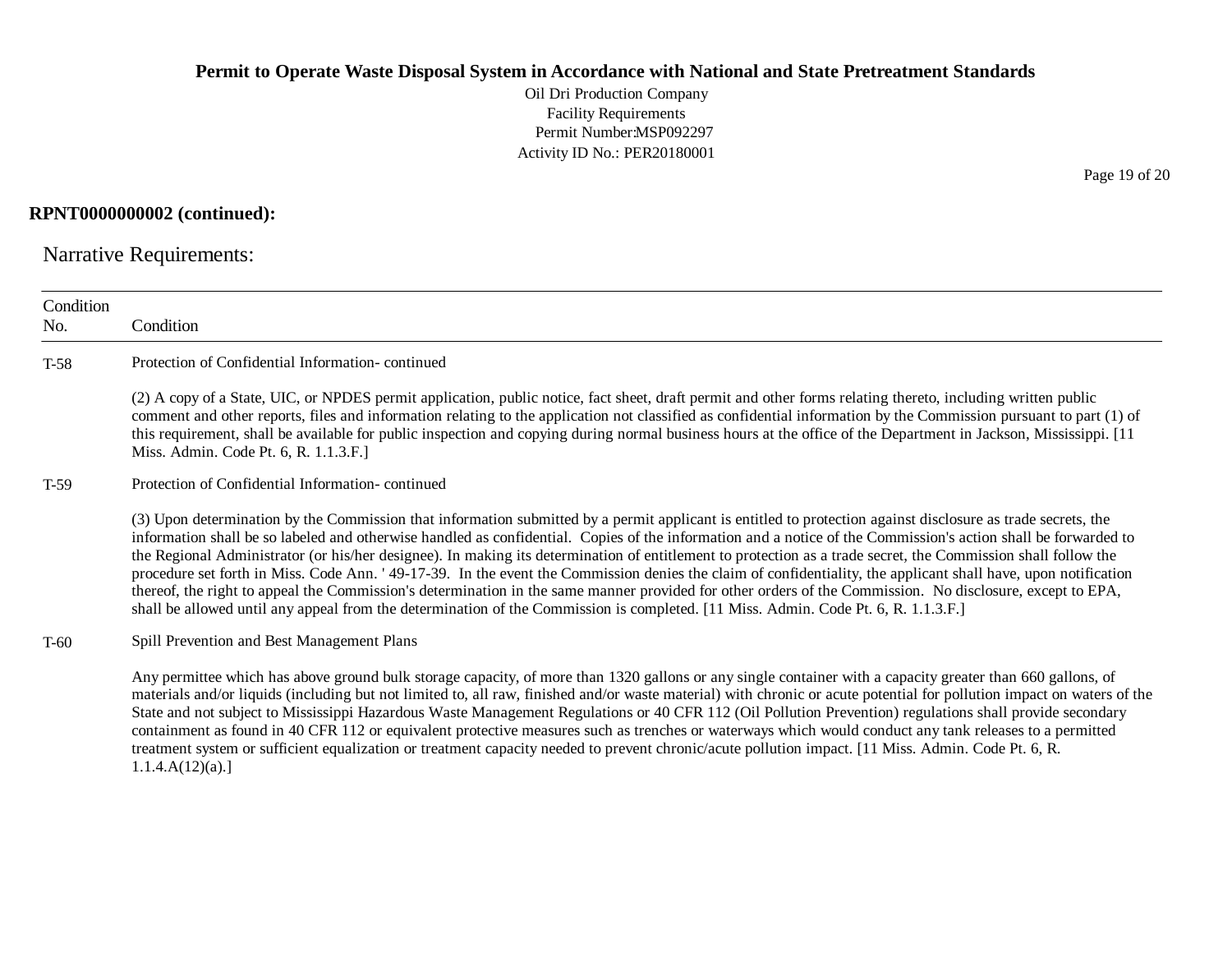Oil Dri Production Company Facility Requirements Permit Number:MSP092297 Activity ID No.: PER20180001

### **RPNT0000000002 (continued):**

Narrative Requirements:

| Condition<br>No. | Condition                                                                                                                                                                                                                                                                                                                                                                                                                                                                                                                                                                                                                                                                                                                                                                                                                                                                                                                                          |
|------------------|----------------------------------------------------------------------------------------------------------------------------------------------------------------------------------------------------------------------------------------------------------------------------------------------------------------------------------------------------------------------------------------------------------------------------------------------------------------------------------------------------------------------------------------------------------------------------------------------------------------------------------------------------------------------------------------------------------------------------------------------------------------------------------------------------------------------------------------------------------------------------------------------------------------------------------------------------|
| $T-61$           | Closure Requirements                                                                                                                                                                                                                                                                                                                                                                                                                                                                                                                                                                                                                                                                                                                                                                                                                                                                                                                               |
|                  | Should the permittee decide to permanently close and abandon the premises upon which it operates, it shall provide a Closure Plan to the Permit Board no later<br>than 90 days prior to doing so. This Closure Plan shall address how and when all manufactured products, by-products, raw materials, stored chemicals, and solid<br>and liquid waste and residues will be removed from the premises or permanently disposed of on site such that no potential environmental hazard to the waters of<br>the State will be presented. Closure plan(s) submitted to and approved by Mississippi Department of Environmental Quality for compliance with other<br>environmental regulations will satisfy the closure requirements for those items specifically addressed in the closure plan(s) as long as the closure does not present<br>a potential for environmental hazard to waters of the State. [11 Miss. Admin. Code Pt. 6, R. 1.1.4.A(11).] |

Page 20 of 20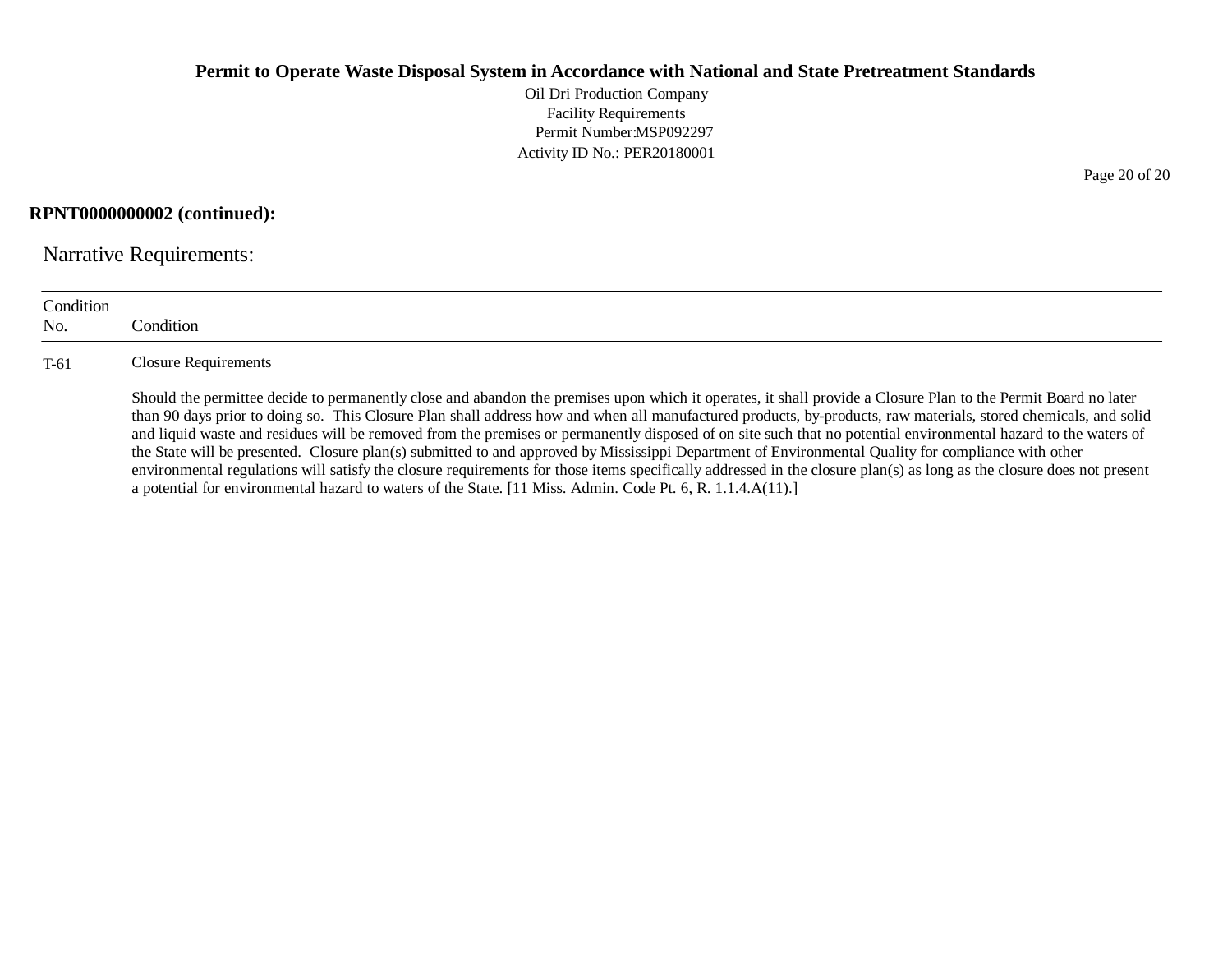# **GENERAL INFORMATION**

1800 1/2 Highway 15 North Ripley, MS Tippah County Oil Dri Production Company

## **Alternate/Historic Identifiers**

| ID           | <b>Alternate/Historic Name</b>                              | <b>User Group</b>          | <b>Start Date</b> | <b>End Date</b> |
|--------------|-------------------------------------------------------------|----------------------------|-------------------|-----------------|
| 1280         | Oil Dri Production Company                                  | <b>Official Site Name</b>  | 11/10/1992        |                 |
| 2813900014   | Oil Dri Production Company                                  | Air-AIRS AFS               | 10/12/2000        |                 |
| MSD982769705 | Oil Dri Production Company                                  | Hazardous Waste-EPA ID     | 10/12/2000        |                 |
| 262000014    | Oil Dri Production Company                                  | Air-Title V Operating      | 7/9/1998          | 7/1/2003        |
| 262000014    | Oil Dri Production Company                                  | Air-Construction           | 12/17/1996        |                 |
| MSR320050    | Oil Dri Production Company                                  | GP-Mining                  | 11/10/1992        | 12/19/2007      |
| MS0033812    | Oil Dri Production Company                                  | Water - NPDES              | 5/14/1996         | 5/13/2001       |
| MS0033812    | Oil Dri Production Company                                  | Water - NPDES              | 1/8/2002          | 12/31/2006      |
| 262000014    | Oil Dri Production Company                                  | Air-Title V Operating      | 5/17/2005         | 4/30/2010       |
| A1118A       | Oil Dri Production Company, Fortier, Hurt, Barber, Pit      | Geology-Mining-Application | 10/13/2005        |                 |
| P99059A      | Oil Dri Production Company, Fortier, Hurt, Barber, Pit      | Geology-Mining-Permit      | 2/16/2006         | 3/12/2010       |
| 262000014    | Oil Dri Production Company                                  | Air-Title V Fee Customer   | 7/9/1998          |                 |
| A1254A       | Oil Dri Production Company, Tatum North Expansion Mine      | Geology-Mining-Application | 3/2/2007          | 6/12/2007       |
| P00021A      | Oil Dri Production Company, Tatum North Expansion Mine      | Geology-Mining-Permit      | 6/12/2007         | 5/31/2012       |
| MSR320050    | Oil Dri Production Company                                  | GP-Mining                  | 12/19/2007        | 12/10/2012      |
| A1254A       | Oil-Dri Production Company Tatum-Carter Dees Pit/INCOMPLETE | Geology-Mining-Application | 7/31/2006         | 7/31/2006       |
| P00021A      | Oil-Dri Production Company Tatum-Carter Dees Pit/INCOMPLETE | Geology-Mining-Permit      | 4/27/2000         | 4/27/2010       |
| A1363        | Oil-Dri Production Company annual                           | Geology-Mining-Application | 2/26/2001         | 2/26/2001       |
| P01040       | Oil-Dri Production Company annual                           | Geology-Mining-Permit      | 11/15/2001        | 11/15/2011      |
| A141         | Oil-Dri Production Company annual                           | Geology-Mining-Application | 3/7/1983          | 3/7/1983        |
| P83003       | Oil-Dri Production Company annual                           | Geology-Mining-Permit      | 3/7/1983          | 3/9/2008        |
| A347         | Oil-Dri Production Company annual/Martin-Tatum-Collum Pit   | Geology-Mining-Application | 9/14/1989         | 9/14/1989       |
| P89020       | Oil-Dri Production Company annual/Martin-Tatum-Collum Pit   | Geology-Mining-Permit      | 9/14/1989         | 9/14/2009       |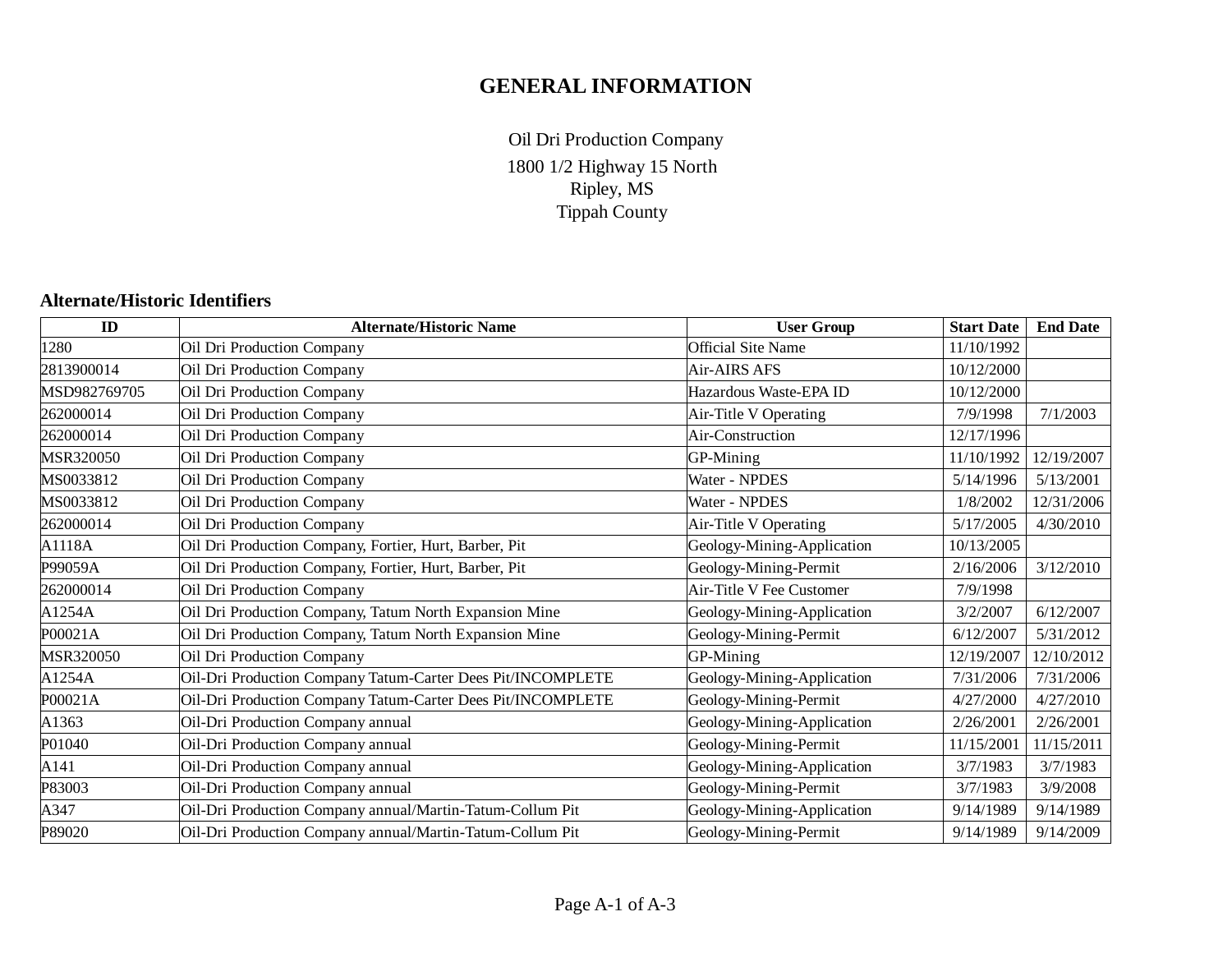# **GENERAL INFORMATION**

| ID        | <b>Alternate/Historic Name</b>                              | <b>User Group</b>               | <b>Start Date</b> | <b>End Date</b> |
|-----------|-------------------------------------------------------------|---------------------------------|-------------------|-----------------|
| A484      | Oil-Dri Production Company annual                           | Geology-Mining-Application      | 1/24/1992         | 1/24/1992       |
| P92019    | Oil-Dri Production Company annual                           | Geology-Mining-Permit           | 1/24/1992         | 1/24/2012       |
| A485      | Oil-Dri Production Company annual                           | Geology-Mining-Application      | 1/24/1992         | 1/24/1992       |
| P92020    | Oil-Dri Production Company annual                           | Geology-Mining-Permit           | 1/24/1992         | 1/24/2012       |
| A855      | Oil-Dri Production Company annual/Martin Farm/Harrell Pit   | Geology-Mining-Application      | 4/25/1994         | 4/25/1994       |
| P95004    | Oil-Dri Production Company annual/Martin Farm/Harrell Pit   | Geology-Mining-Permit           | 1/26/1995         | 1/26/2010       |
| A1049     | Oil-Dri Production Company annual/Harrell-Tatum'Fortier Pit | Geology-Mining-Application      | 6/28/1996         | 6/28/1996       |
| P99058    | Oil-Dri Production Company annual/Harrell-Tatum'Fortier Pit | Geology-Mining-Permit           | 9/22/1999         | 9/22/2009       |
| MS0033812 | Oil Dri Production Company                                  | Water - NPDES                   | 7/23/2008         | 6/24/2013       |
| 262000014 | Oil Dri Production Company                                  | Air-Construction                | 12/9/2008         |                 |
| A1118AA   | Oil Dri Production Company, R Hurt 1, Fortier 2 Mine        | Geology-Mining-Application      | 11/18/2009        |                 |
| P99059AA  | Oil Dri Production Company, R. Hurt 1-Fortier 2 Mine        | Geology-Mining-Permit           | 3/12/2010         | 2/28/2015       |
| 262000014 | Oil Dri Production Company                                  | Air-Title V Operating           | 12/8/2010         | 10/14/2015      |
| MSR106068 | City of Ripley, Oil-Dri Production Company                  | <b>GP-Construction</b>          | 12/12/2011        | 3/10/2014       |
| MSR320050 | Oil Dri Production Company                                  | GP-Mining                       | 12/10/2012        | 8/31/2017       |
| MS0033812 | Oil Dri Production Company                                  | Water - NPDES                   | 6/24/2013         | 2/15/2018       |
| MSP092297 | Oil Dri Production Company                                  | Water - Pretreatment            | 8/19/2013         | 4/24/2018       |
| P99-058   | Oil Dri Production Company                                  | Geology-Mining-Permit           | 6/16/2014         | 8/30/2019       |
| P95004    | Oil Dri Production Company                                  | Geology-Mining-Permit           | 1/26/1995         | 12/31/2019      |
| P00021A   | Oil Dri Production Company, Tatum North Expansion Mine      | Geology-Mining-Permit           | 4/27/2000         | 3/31/2020       |
| 262000014 | Oil Dri Production Company                                  | Air-Title V Operating           | 10/14/2015        | 9/30/2020       |
| MSR002306 | Oil Dri Production Company                                  | GP-Baseline                     | 4/13/2017         | 10/31/2020      |
|           | <b>Branch</b>                                               | Branches Group - Air            | 7/18/2017         |                 |
|           | <b>Branch</b>                                               | <b>Branches Group - Water</b>   | 7/18/2017         |                 |
|           | <b>Branch</b>                                               | Branches Group - Stormwater-401 | 7/18/2017         |                 |
| MS0033812 | Oil Dri Production Company                                  | Water - NPDES                   | 2/15/2018         | 1/31/2023       |
| MSP092297 | Oil Dri Production Company                                  | Water - Pretreatment            | 4/24/2018         | 3/31/2023       |

**Basin:** Yazoo River Basin